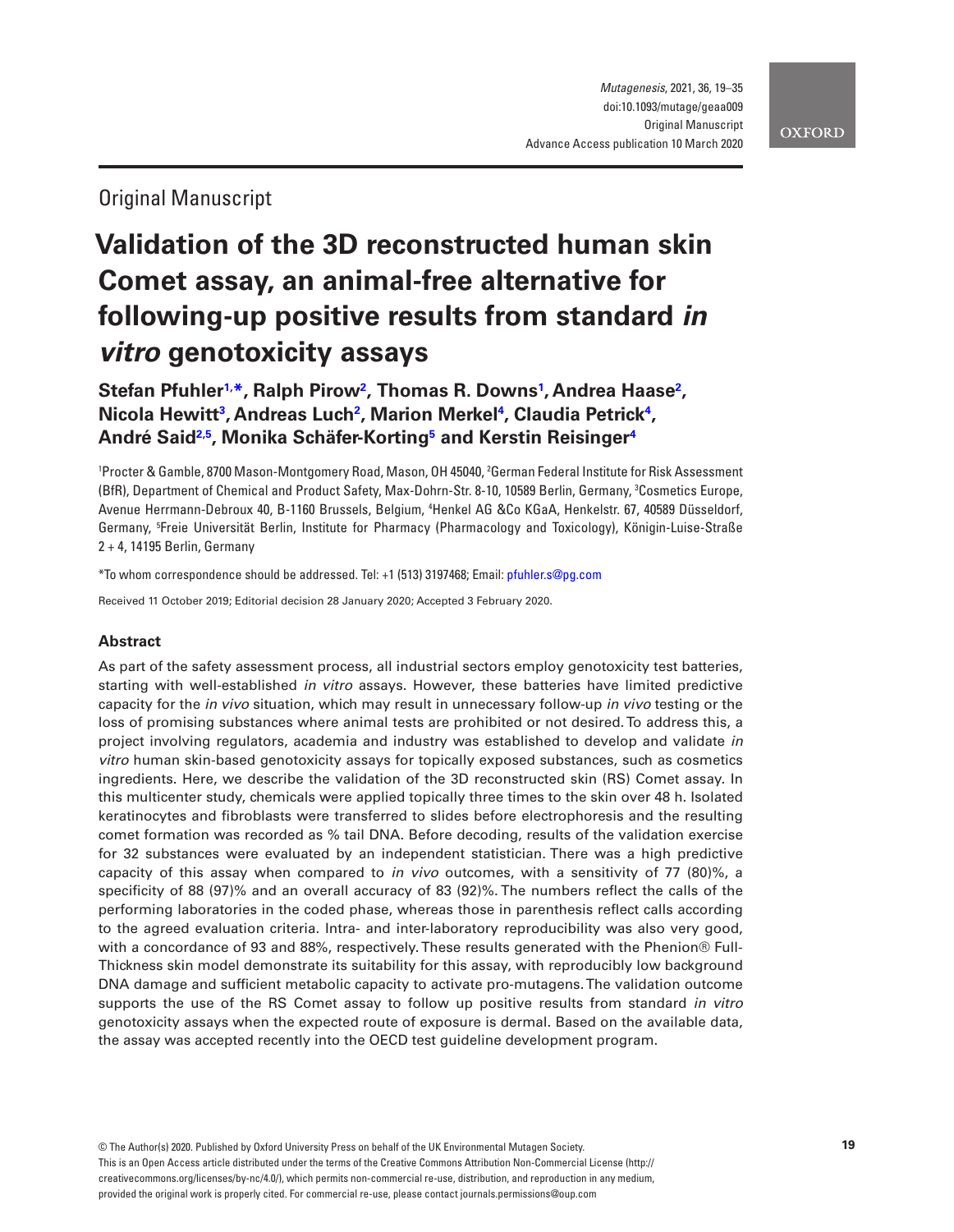#### **Introduction**

Testing for genotoxic properties is a core pillar of ensuring the safe use of substances. The genotoxicity hazard is generally explored by using so-called test batteries as no *in vitro* or *in vivo* assay can individually consider all three types of DNA damage which need to be addressed for regulatory purposes. State-of-the-art genotoxicity testing always starts with a battery of *in vitro* assays covering gene mutations, structural and numerical chromosome aberrations, including the Ames assay ([1](#page-13-0)) and the *in vitro* micronucleus test ([2\)](#page-13-1). If a chemical substance is without any genotoxic effect *in vitro* it might be classified as non-genotoxic in chemicals legislations (e.g. REACH, CLP, Cosmetics Directive), while others (i.e. legislations for pharmaceuticals or veterinary drugs) always require follow-up testing in animals. There have, however, been reports of reduced specificity of the standard *in vitro* test battery, meaning that *in vivo* non-genotoxic chemicals are often mistakenly identified as genotoxic [\(3–](#page-13-2)[5](#page-14-0)). Positives from the standard battery, including such 'misleading positive' findings, were traditionally investigated further by follow-up testing using animals. Testing of chemical substances in animals has been increasingly questioned in the last decades and a paradigm shift away from animal studies is on the way in multiple countries, driven by animal welfare concerns. As a result, the European Union launched the 7th Amendment to the Cosmetics Directive of the European Commission which prohibits the use of *in vivo* follow-up assays for cosmetic ingredients, starting in 2009 ([6](#page-14-1)). In the above 'test battery' context that means a positive result from an *in vitro* standard genotoxicity assay would result in the loss of this ingredient for use in cosmetic products. In non-cosmetic sector industries with regulations that still allow *in vivo* testing, 'misleading positive' findings would trigger potentially unnecessary *in vivo* follow-up testing and animal usage. When follow-up testing is performed, increasing focus is now being placed on ensuring an appropriate selection of the route of exposure, as shown by recently developed and/or revised OECD genotoxicity testing guidelines (TGs). These now emphasise that the intended/expected route of human exposure should be taken into account (e.g. OECD TGs 474, 488 and 489) ([2](#page-13-1)[,7,](#page-14-2)[8\)](#page-14-3), as well as the need for testing the so-called site-of-contact (OECD TGs 488 and 489) ([7](#page-14-2)[,8\)](#page-14-3). For ingredients in cosmetics, household products or pesticides, agrochemicals, etc., in most instances, that is the skin.

There are currently no validated higher-tier *in vitro* genotoxicity assays in the standard testing toolbox of mutagenicity and genotoxicity assays to specially address potential genotoxicity via the dermal exposure route. To close this gap, Cosmetics Europe initiated and led a project aiming at addressing the lack of adequate alternatives to traditional *in vivo* genotoxicity tests and supporting the development and validation of skin-based genotoxicity assays. The idea was to combine classical genotoxicity read-out parameters with existing 3D skin technology utilising Reconstructed Human Skin (RHS, referred to as reconstructed skin (RS) if used in conjunction with the assays)  $(9-12)$  $(9-12)$  $(9-12)$ , resulting in the development of the "3D" RS Comet assay ([13,](#page-14-6)[14\)](#page-14-7), described here in more detail, and an RS micronucleus assay (RSMN) ([15](#page-14-8),[16\)](#page-14-9). The combination of these assays is thought to be adequate for follow-up of positive results from the standard 2D *in vitro* genotoxicity assays. Depending on the outcome from the standard *in vitro* battery, which generally consists of assays that cover all genotoxicity endpoints (gene mutation, clastogenicity and aneugenicity), a skin Comet assay or skin micronucleus assay (or both) would be chosen ([17,](#page-14-10)[18\)](#page-14-11). The results of the RS Comet assay are described here, while the results of the validation of the RSMN assay are shown in Pfuhler *et al.* [\(19](#page-14-12)) and the

overall strategy for the use of RHS model-based genotoxicity assays is presented in Pfuhler *et al.* ([18\)](#page-14-11).

The Comet assay detects a broad spectrum of DNA damage, including modifications that lead to gene mutation [\(20](#page-14-13)). This is underlined by the high sensitivity of the *in vivo* Comet assay for carcinogens that show gene mutation activity, which this assay detects as efficiently as the transgenic rodent (TGR) mutation assays ([21\)](#page-14-14). A more recent comprehensive analysis again confirmed that the Comet assay shows similar sensitivity in detecting DNA reactive (Ames positive) rodent carcinogens to the TGR mutation assays ([22\)](#page-14-15). Its increased recognition and demand for regulatory testing has led to the implementation of the *In vivo* Mammalian Alkaline Comet Assay OECD TG (OECD TG 489) [\(8\)](#page-14-3).

The RS Comet assay, therefore, seems well suited as a complement to the RSMN test, which can detect clastogenic and aneugenic properties of a substance. Research efforts from others using *in vitro* and *in vivo* models have helped to shape the protocol and validation set-up for the current RS Comet assay. The first approaches to assessing DNA strand breaks in '*in vitro* skin' employed 2D monolayer cultures of primary human keratinocytes [\(23](#page-14-16)), or the HaCaT keratinocyte cell line ([24,](#page-14-17)[25\)](#page-14-18). The first study evaluating DNA strand breaks via the Comet assay in an RHS model after topical application was published in 2006 ([26\)](#page-14-19). DNA damage, however, was not measured in the keratinocytes but in dendritic cells which were cultured in the medium below the skin model. The first published reports measuring DNA damage in keratinocytes isolated from RHS models stem from studies that were designed to measure photoprotective effect of UV filters, i.e. the protection from reduction of DNA damage caused by irradiation with UV light [\(26](#page-14-19)[,27](#page-14-20)). While it had already been shown for a few model chemicals that the Comet assay can be applied to rodent skin *in vivo*, Reus *et al.* ([28\)](#page-14-21) successfully demonstrated that *ex vivo* human skin can also be utilised to predict DNA damage after topical exposures *in vitro*. In this study, 20 known *in vivo* genotoxins and non-genotoxins were applied to the surface of fresh human skin obtained after breast or abdominal surgery, resulting in an excellent sensitivity, specificity and accuracy of 89, 90 and 89%, respectively [\(28](#page-14-21)). The observed high predictivity of the *ex vivo* human skin Comet assay supports the usefulness of a human skin-based follow-up testing concept, although the test chemicals in this study were not tested in a blinded manner.

The 'RS Comet project' started with the establishment of the assay using the EpiDerm™ skin model (MatTek, Ashland, MA), which was intended to measure DNA damage by chemicals in the same skin model as that used for the RSMN assay. Initial experiments showed that the method could be transferred to different laboratories, with good intra- and inter-laboratory reproducibility ([13\)](#page-14-6). However, high background levels of DNA damage in this skin tissue model caused a significant number of invalid experiments. Therefore, two independent project teams collaborated to explore the suitability of alternative test systems, i.e. RHS models comprised of both epidermis and dermis [full thickness (FT) skin models]. One of these projects was funded by Cosmetics Europe and the other by the German Federal Ministry for Education and Research ('Bundesministerium für Bildung und Forschung', BMBF). The data presented here are a result of a merger of these two projects, which enabled more efficient testing of a larger number of validation chemicals. At this stage, as a measure to improve the sensitivity of the RS Comet assay by accumulating strand breaks, aphidicolin (APC), an inhibitor of DNA polymerases α and δ, was added into the protocol ([29\)](#page-14-22) when the standard protocol did not show any effects. Inhibiting the DNA repair function of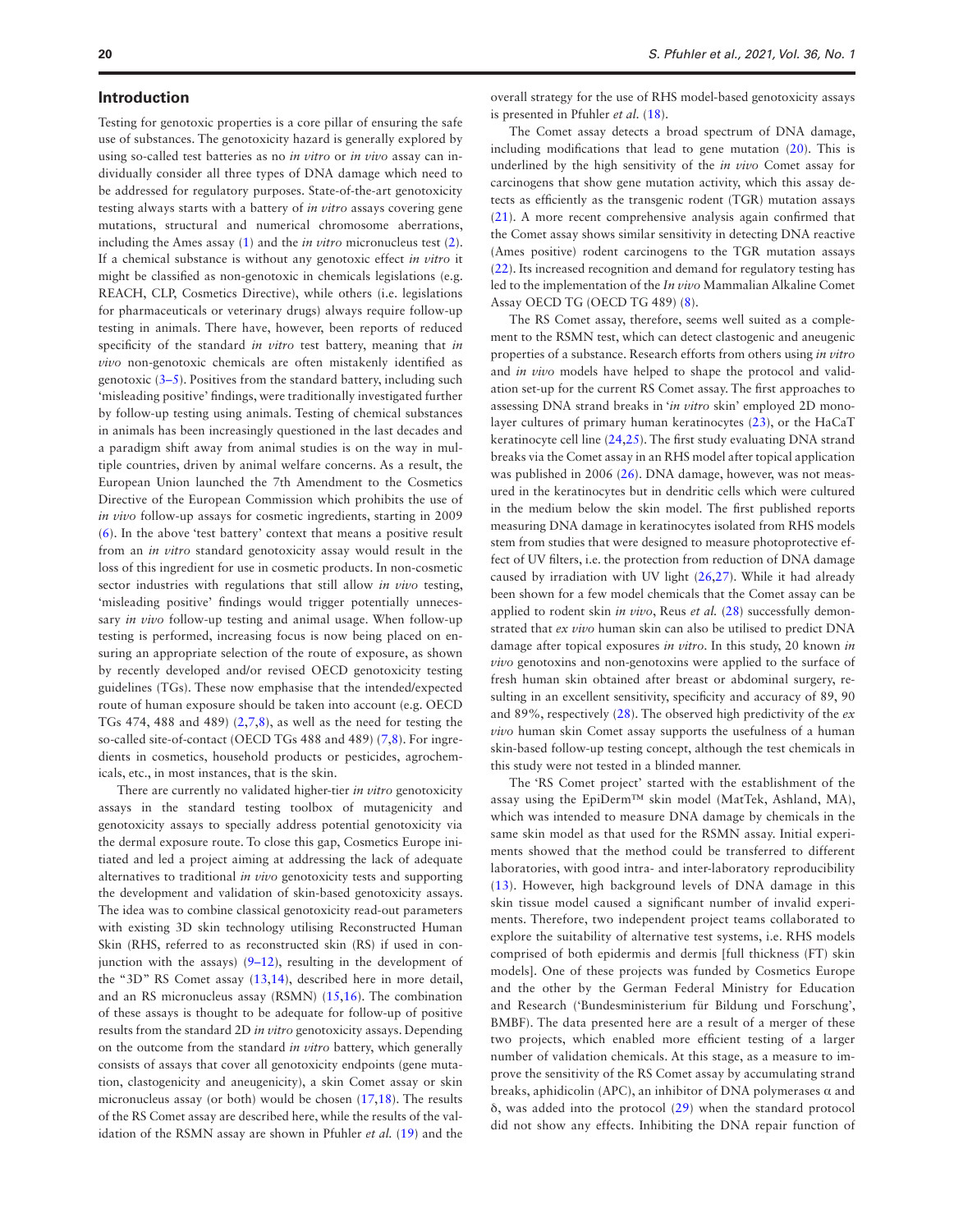the polymerases by APC amplifies single strand breaks generated during excision repair which leads to increased comet formation ([30\)](#page-14-23). This approach has been used successfully also by others ([31](#page-14-24)[,32](#page-14-25)), although when used to measure cellular DNA incision and repair capacity in human whole blood cultures considerable intraand inter-individual variability was observed ([33\)](#page-14-26). In the context of this validation, the suitability of this approach was supported by the results obtained in earlier phases of this project; adding APC to the solvent control (SC) did not significantly increase the background DNA damage level but did increase the sensitivity of the RS Comet to detect pro-mutagens, while the high predictivity of non-genotoxins was not impacted ([14,](#page-14-7)[29\)](#page-14-22).

The project followed a modular validation approach [\(34\)](#page-14-27) and was performed in three phases: Phase 0 – transferability, optimisation and within-laboratory reproducibility with model genotoxins, Phase 1 - between-laboratory reproducibility with eight coded chemicals [\(14\)](#page-14-7) and Phase 2 – predictive capacity to increase the domain of chemicals tested which included additional chemicals that were added to broaden the overlap of substances also tested in the RSMN. In Phases 0 and 1, Phenion® (Henkel, Germany) FT skin tissues were demonstrated to be useful for the 3D Skin Comet Assay methodology [\(14\)](#page-14-7). Moreover, FT skin models were shown to be a better choice for this genotoxic endpoint than simpler reconstructed human epidermal (RHE) models, because of lower and less variable background DNA strand breaks than in RHE ([13, 14\)](#page-14-6).

3D tissue constructs are logical follow-up tools for standard '2D' genotoxicity assays because they allow for more natural cell–cell and cell–matrix interactions, and show '*in vivo*-like' behavior for key parameters, such as cell proliferation, differentiation, morphology, gene and protein expression, and function [\(35](#page-14-28)[–39](#page-14-29)). Specifically, the FT models used for the 3D Skin Comet assay are composed of primary cells of human origin and are p53 competent. The latter feature was suggested to be important to avoid the generation of misleading positive results during a workshop hosted by the European Union Reference Laboratory for alternatives to animal testing (EURL ECVAM) ([40](#page-14-30)). The use of primary human cells not only eliminates concerns due to rodent-specific effects but also preserves normal cell cycle control in addition to DNA repair competence ([29\)](#page-14-22). The similarity of RHS to native human skin was also shown regarding the activity of enzymes involved in xenobiotic metabolism ([41–](#page-15-0)[46\)](#page-15-1), negating the need for external metabolising systems such as rat liver S9 for the given (dermal) route of exposure. Importantly, while the skin has a low background level of cytochrome P450 (CYP) phase 1 activities, these can be induced during the course of the experiment when using a repeated treatment protocol, as described by Götz *et al.* [\(47](#page-15-2)), Wiegand *et al.* [\(41](#page-15-0)) and recently confirmed by Downs *et al.* ([48\)](#page-15-3).

The goal of the work described here is to confirm intra-laboratory reproducibility observed in Phases 0 and 1 and to evaluate the predictive capacity of the RS Comet assay. Ultimately, we aimed to establish its usefulness as a 'tier 2' assay that can be used to follow up on positive results from the standard *in vitro* test battery. An experimental dataset was established by testing a series of chemicals in a double-blind fashion. Chemicals were selected, coded, decoded and analysed by independent experts, as detailed in the Materials and Methods section.

#### **Material and Methods**

The RS Comet assay was conducted according to the protocol previously described in detail [\(14](#page-14-7)) and outlined below.

#### Characterisation and selection of coded test chemicals

Test chemicals were selected by external experts [Raffaella Corvi (EC, Joint Research Centre) and David Kirkland (Kirkland Consulting)] from a master list prepared for Cosmetics Europe by a larger group of external experts. These chemicals had previously been tested in *in vivo* genotoxicity and/or carcinogenicity studies with dermal exposure and were grouped according to three categories: true negative (TN) and true positive (TP) chemicals, with concordant *in vitro* and *in vivo* data, as well as misleading positives (MP) for which positive *in vitro* findings were reported, but not confirmed in *in vivo* studies. Originally, a total of 30 chemicals were selected with a balanced dataset of 15 genotoxicants (TP) with various modes of action, and 15 chemicals with an expected negative outcome (TN and MP), all covering different chemical classes. For Phase 1 of validation reported previously [\(14\)](#page-14-7), eight of the 30 chemicals were tested in three laboratories each to demonstrate intra- and inter-laboratory reproducibility.

For the predictivity phase reported here (Phase 2), the remaining 22 chemicals were each tested in one laboratory only. An additional four chemicals were later chosen for testing to close a data gap with chemicals tested in the RSMN assay, bringing the number of chemicals in Phase 2 of the RS Comet assay validation to 26 and increasing the overall total number of coded chemicals tested to 34. However, after decoding the chemicals in this second phase of the validation exercise, technical issues relating to the concentration of the stock chemical and the solvent used (described in detail later) were discovered with two of the test chemicals, dimethylnitrosamine (DMNA), and potassium bromate (KBr), and these were excluded from the validation data set by the Steering Committee after consultation with the external advisory board (see Results and discussion). Literature information on the *in vitro* and *in vivo* genotoxicity of the 32 chemicals included in the final evaluation are shown in [supplementary Table 1,](http://academic.oup.com/mutage/article-lookup/doi/10.1093/mutage/geaa009#supplementary-data) available at *Mutagenesis* Online. The test chemicals were purchased from Sigma–Aldrich (≥95% purity), assigned a unique code and shipped to each laboratory by independent co-workers at the German Federal Institute for Risk Assessment (BfR) and BioTeSys (Esslingen, Germany). Each laboratory received chemicals from all subcategories and all chemicals were tested under blinded conditions.

#### Comet assay reagents

The following reagents were standardised between laboratories: low melting temperature agarose (LMA; SeaPlaque® GTG® Agarose) from Lonza (Basel, Switzerland), agarose (NEEO Ultra-Quality) from Carl Roth (Karlsruhe, Germany), Aphidicolin (APC), DMSO (>99.7% purity), thermolysin, methyl methane sulfonate (MMS), benzo[*a*]pyrene (BaP) from Sigma–Aldrich (Saint Louis, MO) and SYBR Gold from Life Technologies (Carlsbad, CA). All other reagents were obtained from local suppliers and were not harmonised among laboratories.

#### Experimental design

For each coded chemical, testing included a solubility study (assessed by visual inspection), a dose range-finding (DRF) experiment (up to a maximum dose of 10% w/v, 1600 µg/cm<sup>2</sup>), and at least two valid main experiments [\(14](#page-14-7)). Chemicals were preferably dissolved in acetone at 10%; however, if they were not soluble at this concentration, they were carefully diluted to determine their maximum solubility. If the solubility in acetone was below 1% (w/v), 70% (v/v) ethanol was used instead. The DRF experiment defined the maximum dose for the main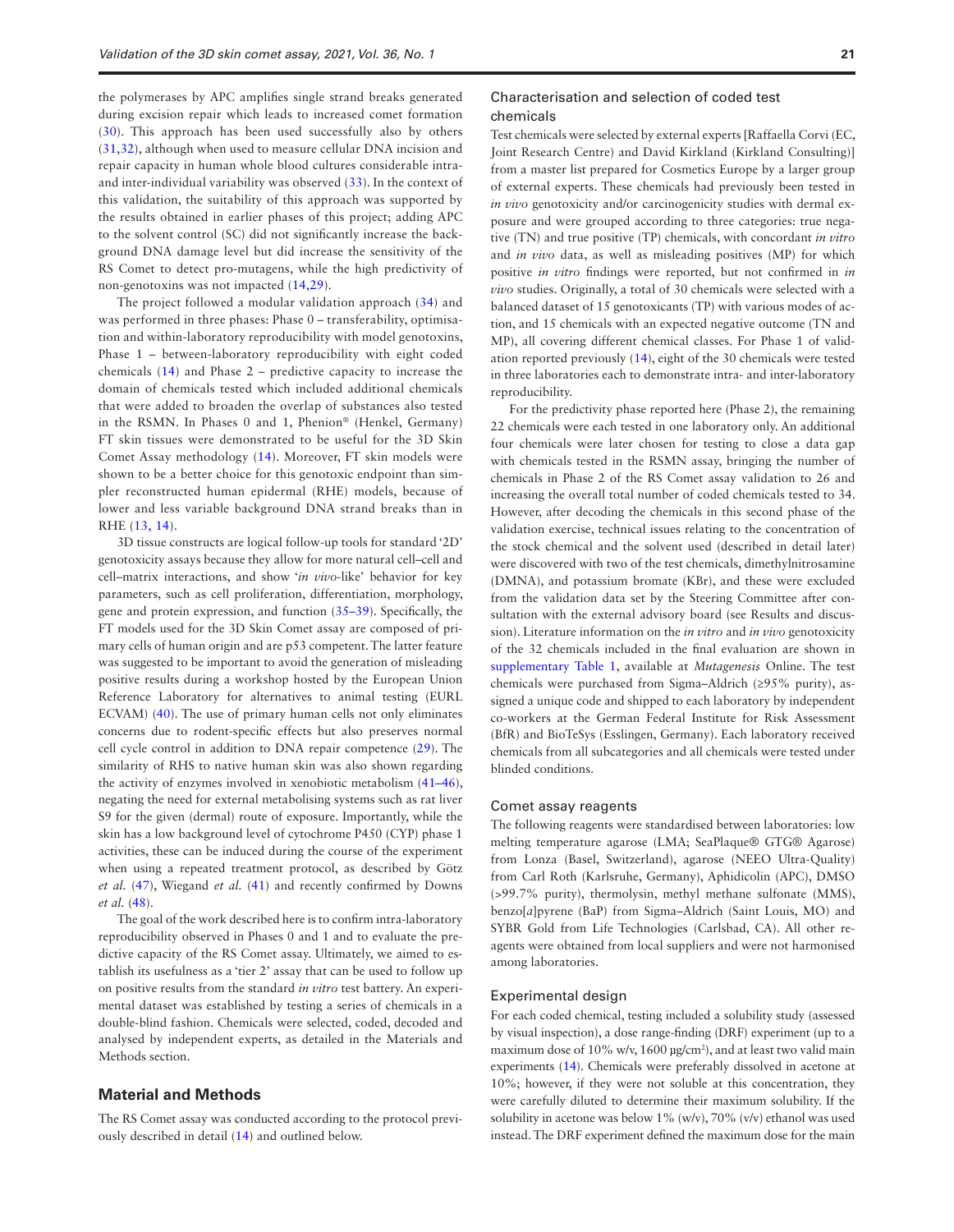experiments, depending on (a) solubility (if <10%), (b) precipitation of the chemical on the skin upon visual inspection at the end of the experiment, or (c) strong cytotoxicity (>50% relative to the SC). A clear positive finding in the first main experiment was confirmed in a second experiment. Depending on the outcome of the first main experiment, the dose spacing of the second experiment was adjusted, usually by using tighter spacing between doses. If the test chemical provided negative or equivocal results (see 'Evaluation and interpretation of results' section for a definition of equivocal), an experimental approach with improved sensitivity was applied which introduced the DNA repair inhibitor APC into the protocol before cell harvest to allow for accumulation of unrepaired DNA lesions.

#### RS Comet assay

The RS Comet assay was conducted according to the protocol previously described in detail ([14\)](#page-14-7). RHS models (Phenion®FT Skin Models, Henkel, Düsseldorf, Germany; [www.phenion.com\)](http://www.phenion.com) were cultured individually in 35-mm Petri dishes filled with 5-ml warm air–liquid-interface (ALI) medium (supplied by the manufacturer) overnight at 37°C and 5%  $CO_2$  before use. As with the previous validation phases, a main experiment comprised at least three dose groups of a test chemical, as well as the SC and a positive control [PC; methyl methane sulfonate (MMS) at 5 µg/cm2 in acetone]. In case of negative or equivocal findings (please refer to 'Evaluation and interpretation of results' section for details), another experiment was performed in which the DNA inhibitor aphidicolin (APC) was added. In these experiments benzo*(a)*pyrene (BaP) was added as PC. All groups were tested in triplicate. Untreated negative control tissues were omitted since it had been previously demonstrated that the solvents used in these studies (acetone or 70% ethanol) did not affect background DNA damage ([14\)](#page-14-7). Chemicals were applied topically in a 25 μl volume (equivalent to 16 μl/cm<sup>2</sup> skin surface area) for a total of 48 h to ensure possible metabolic transformation [\(Figure 1\)](#page-3-0). The chemical was reapplied to the same tissues after 24 h and 45 h. A negative or equivocal outcome in the first main experiment was followed by an APC experiment that involved the addition of APC at 4 h prior to the end of the experiment [\(Figure 1](#page-3-0)).  $SC + APC$  was then used as SC and BaP (12.5 µg/cm2 ) plus APC as PC. Solutions of the test chemicals were prepared fresh daily just prior to each dosing. Keratinocytes and fibroblasts were isolated separately and prepared on slides for electrophoresis, which was carried out for 30 min at 39 V and  $450 \pm 10$  mA with fresh buffer in an electrophoresis chamber harmonised among laboratories (Carl Roth, Karlsruhe, Germany, Cat.# N610.1). After electrophoresis, slides were neutralised in 0.4 M Tris–HCl, pH 7.5, for at least 5 min, dehydrated in absolute ethanol, and allowed to dry [\(14](#page-14-7)).

#### Slide analysis

Analysis of slides was harmonised among laboratories based on published standards ([13\)](#page-14-6). Two laboratories used Comet Assay IV software (Perceptive Instruments, Suffolk, UK) and one used CometImager (MetaSystems, Altlußheim, Germany). DNA was stained for 15 min with a 1:10 000 dilution of SYBR Gold in Tris– EDTA buffer pH 7.2. Tail intensity (% tail DNA) was chosen as parameter to assess genotoxicity. For each tissue compartment, two slides were analysed, and a third slide was stored as back-up. Fifty cells per slide were analysed, i.e. 100 cells per tissue compartment (epidermis or dermis). For three tissue replicates, this resulted in 300 cells per compartment and 600 cells total per dose group. Sample size and number of analysed cells were in line with published recom-mendations [\(49\)](#page-15-4).

#### Cytotoxicity assessment

Cytotoxicity was measured according to the relative intracellular adenosine triphosphate (ATP) content  $(50)$  and the activity of adenylate kinase (AK) released into the culture medium due to cell membrane damage [\(51\)](#page-15-6). For determining intracellular ATP content, frozen tissue samples (epidermis plus dermis) were homogenised in 1 ml of precooled PBS w/o Ca2+/Mg2+ in a TissueLyzer II (Qiagen, Hilden, Germany) for 5 min and 30 Hz using a 5-mm stainless steel bead. Homogenates were then heated for 5 min at 105°C, cooled on ice and centrifuged (2 min, 10 000 × *g*). ATP levels were determined in the supernatants using the ATPlite kit (Perkin Elmer, Waltham, MA) and normalised to protein content (µg ATP/mg protein) in the supernatant measured using the Bradford assay (BioRad, Hercules, CA). AK levels in the culture media were quantified using the ToxiLight bioassay kit (Lonza, Basel, Switzerland). The cytotoxicity markers in the treated tissue groups were expressed relative to those in the SC and were used to assess the validity of each experiment. If cytotoxicity was observed with both measurements, the more sensitive parameter was used [\(14](#page-14-7)).

#### Data evaluation

Raw data (% tail DNA) of single experiments were submitted in Excel spreadsheets to the independent statistician for further analysis as previously [\(14](#page-14-7)). The raw data were aggregated as follows: For each slide, the median was calculated from the 50 comet scores and the median values were then arcsine square-root transformed to approach normality and variance homogeneity. For each compartment, the transformed medians of the two slides were averaged. This procedure resulted in  $n = 3$  values (three tissues) per control or treatment group for the epidermis and the dermis compartments, respectively, which were used for statistical testing. In addition, the

<span id="page-3-0"></span>

Figure 1. Treatment schedule of skin models. Tissues were exposed with test chemicals for a total of 48 h. A maximum of 100 mg/mL in either acetone or 70% (v/v) ethanol was applied three times. In case of negative or equivocal findings, APC was added 4 h before the end of experiment. Reproduced from Reisinger et al., 2018; by permission of Oxford University Press.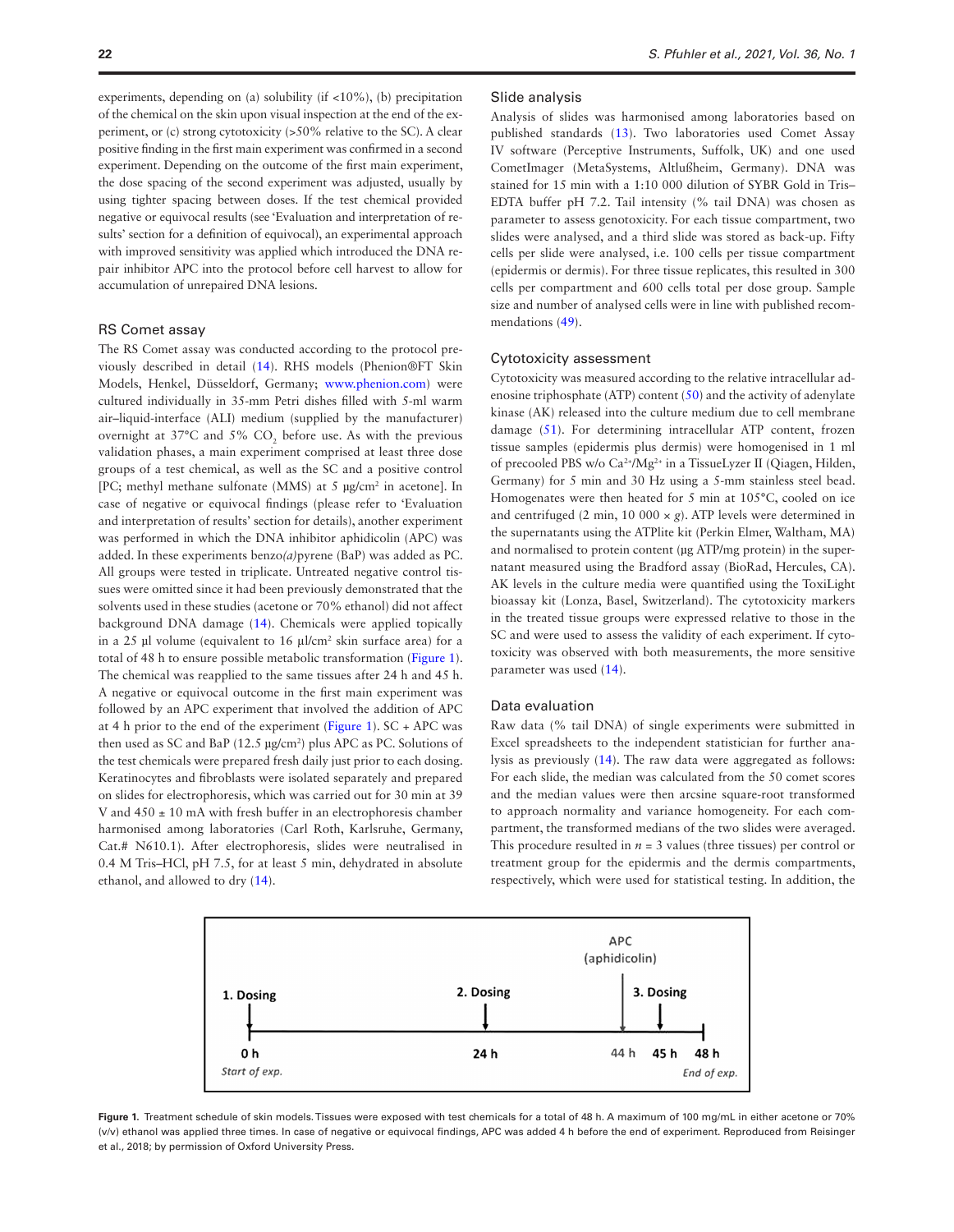laboratories provided information on the validity of dose groups, which could be compromised due to strong cytotoxicity or precipitations visible at the end of experiments on top of the skin tissues (please refer to next sections for details).

#### Validity criteria

Prior to statistical analysis, the validity of each experiment was determined ([14\)](#page-14-7). First, the experiment needed to follow the predefined experimental design: SC, PC and at least three dose groups of the test chemical, each represented by three valid tissues and two slides per compartment, with 50 comets scored per slide. Second, the validity criteria for the control groups were applied. In the standard main experiment, the SC had to display ≤20% tail DNA and the PC (MMS) had to show at least a two-fold increase in % tail DNA compared to SC, as well as an absolute increase in % tail DNA by ≥15% points above the SC. In the APC experiment, the SC + APC had to also dis $play \leq 20\%$  tail DNA; whereas, the PC (BaP + APC) had to be above the SC + APC reference range and had to show an increase in % tail DNA by  $\geq$ 5% points above the SC + APC. Third, a dose group was considered valid when the thresholds set for strong cytotoxicity (i.e. 2-fold increase in AK leakage compared to SC and/or 50% reduction in normalised ATP content compared to SC) were not exceeded. If excessive cytotoxicity in a dose group or precipitation on top of a tissue at the end of experiments was observed, the dose group was not considered for the evaluation of genotoxicity and was not included in the statistical analysis. In rare cases of treatments triggering neither of the above-mentioned cytotoxicity thresholds, a clear decrease in the number of comets observed on slides was used as indication to not consider these high dose groups for genotoxicity assessment.

#### Evaluation and interpretation of results

Data interpretation included the statistical analysis of the datasets as well as judgment of the biological relevance of the results and was performed in collaboration with the Steering Committee and external experts but also prior to decoding by the performing laboratory, which is described in more detail further below. A detailed description of the statistical analysis can be found in Reisinger *et al.* ([14\)](#page-14-7). Specifically, an experiment was identified as positive if at least one of the two statistical prediction models indicated a significant and dose-related increase in tail intensity for doses that did not induce cytotoxicity exceeding the cut-off. In case only one dose group produced a statistically significant increase in % tail DNA without dose-dependency, the effect had to be reproduced in a second main experiment to trigger a positive call. In both scenarios, at least one dose group needed to be outside the historical control range (laboratory specific: mean of the historical SCs plus 2 SD). In any case, a positive result in one cell type/compartment was sufficient to consider a main or an APC experiment as positive. In case of negative or equivocal findings where some, but not all, criteria were fulfilled for a positive call, an additional APC experiment was considered positive if the test chemical caused a statistically significant increase in % tail DNA in the presence of APC compared to SC + APC and this value exceeded the historical control range for APC experiments. For the final conclusion, criteria based on both the statistical significance and the biological relevance were taken into account. These criteria followed the standards of the OECD Test Guideline of the '*In Vivo* Mammalian Alkaline Comet Assay' ([8\)](#page-14-3).

In addition to the above, the performing laboratories were asked to provide their expert judgement regarding the study outcome

overall, prior to decoding. Information on the outcome of the two statistical prediction models was available at that time to assist the laboratories in their judgement. To note: Historical background ranges were calculated at the end of the experimental phase (after decoding) and, together with the statistical predictions, formed the core of the (later established) evaluation criteria. The predictive capacity of the RS comet assay was calculated and presented two ways, as a function of the outcome of the evaluation and interpretation of results as described above, and as a function of the outcome of the laboratories' expert judgements.

#### **Results and Discussion**

During Phase 1 of the validation each chemical was investigated in three laboratories to obtain information on the intra- and interlaboratory reproductivity [\(14](#page-14-7)). As reproducibility was found to be sufficient, for Phase 2 described here, the Steering Committee decided to test each chemical in one laboratory to expand the range of chemicals tested in the RS Comet assay.

#### Study results of validation Phase 2

*Chemicals with an expected positive outcome*

*2-Acetylaminofluorene.* In Experiment 1, 2-acetylaminofluorene (2-AAF) was tested up to its maximum solubility (precipitation was evident at doses at and above 128 µg/cm<sup>2</sup>) in Lab B, in which no increase in DNA migration was observed (supplementary [Figure](http://academic.oup.com/mutage/article-lookup/doi/10.1093/mutage/geaa009#supplementary-data) [1A](http://academic.oup.com/mutage/article-lookup/doi/10.1093/mutage/geaa009#supplementary-data), available at *Mutagenesis* Online; see [Table 1](#page-5-0) and [Supplemen](https://academic.oup.com/mutage/article-lookup/doi/10.1093/mutage/geaa009#supplementary-data)[tary Table 2](https://academic.oup.com/mutage/article-lookup/doi/10.1093/mutage/geaa009#supplementary-data) for an overview). In the second experiment in the presence of APC, 2-AAF did not cause any significant increases in % tail DNA in keratinocytes, except at 80 µg/cm<sup>2</sup>, which slightly exceeded the cytotoxicity limit (supplementary [Figure 1B,](http://academic.oup.com/mutage/article-lookup/doi/10.1093/mutage/geaa009#supplementary-data) available at *Mutagenesis* Online). However, the SC for fibroblasts was also outside the historical control range in this experiment; therefore, a second experiment with APC was conducted. In this experiment, 2-AAF induced a significant increase in DNA migration at all doses tested (supplementary [Figure 1C,](http://academic.oup.com/mutage/article-lookup/doi/10.1093/mutage/geaa009#supplementary-data) available at *Mutagenesis* Online). The level of cytotoxicity was slightly below the threshold limits in this experiment; however, based on the clear increase in DNA damage in both cell types, 2-AAF was correctly classified as positive. This result is supported by recent data published by Downs *et al.* ([48\)](#page-15-3), which showed that a reactive metabolite (as demonstrated by DNA adduct formation) accumulates with the multiple treatment protocol utilised in this validation study, leading to positive responses in the RS Comet assay. Importantly, 2-AAF is a pro-mutagen, the known metabolic pathways of which involves NAT and CYP1A2 and leads to the formation of genotoxic metabolites [\(52](#page-15-7)[,53](#page-15-8)).

*2-Amino-3-methylimidazo[4,5-f]quinolone.* 2-Amino-3-methylimidazo[4,5-f]quinolone (IQ) was tested up to its solubility limit in the initial experiment in Lab A but showed strong cytotoxicity at all doses tested (33.3–300 µg/cm2 ), resulting in a non-valid experiment (supplementary [Figure 2A,](http://academic.oup.com/mutage/article-lookup/doi/10.1093/mutage/geaa009#supplementary-data) available at *Mutagenesis* Online). In the second experiment, in which the dose range was modified according to cytotoxicity observed in the first experiment, the two lowest doses were within acceptable cytotoxicity limits, but a moderate increase in % tail DNA was detected in one mid-dose group that was slightly outside the cytotoxicity limits (supplementary [Figure 2B](http://academic.oup.com/mutage/article-lookup/doi/10.1093/mutage/geaa009#supplementary-data), available at *Mutagenesis* Online). A third main experiment using the APC protocol also did not show a statistically significant increase in DNA damage at any dose, possibly due to a high variability in the SC (sup-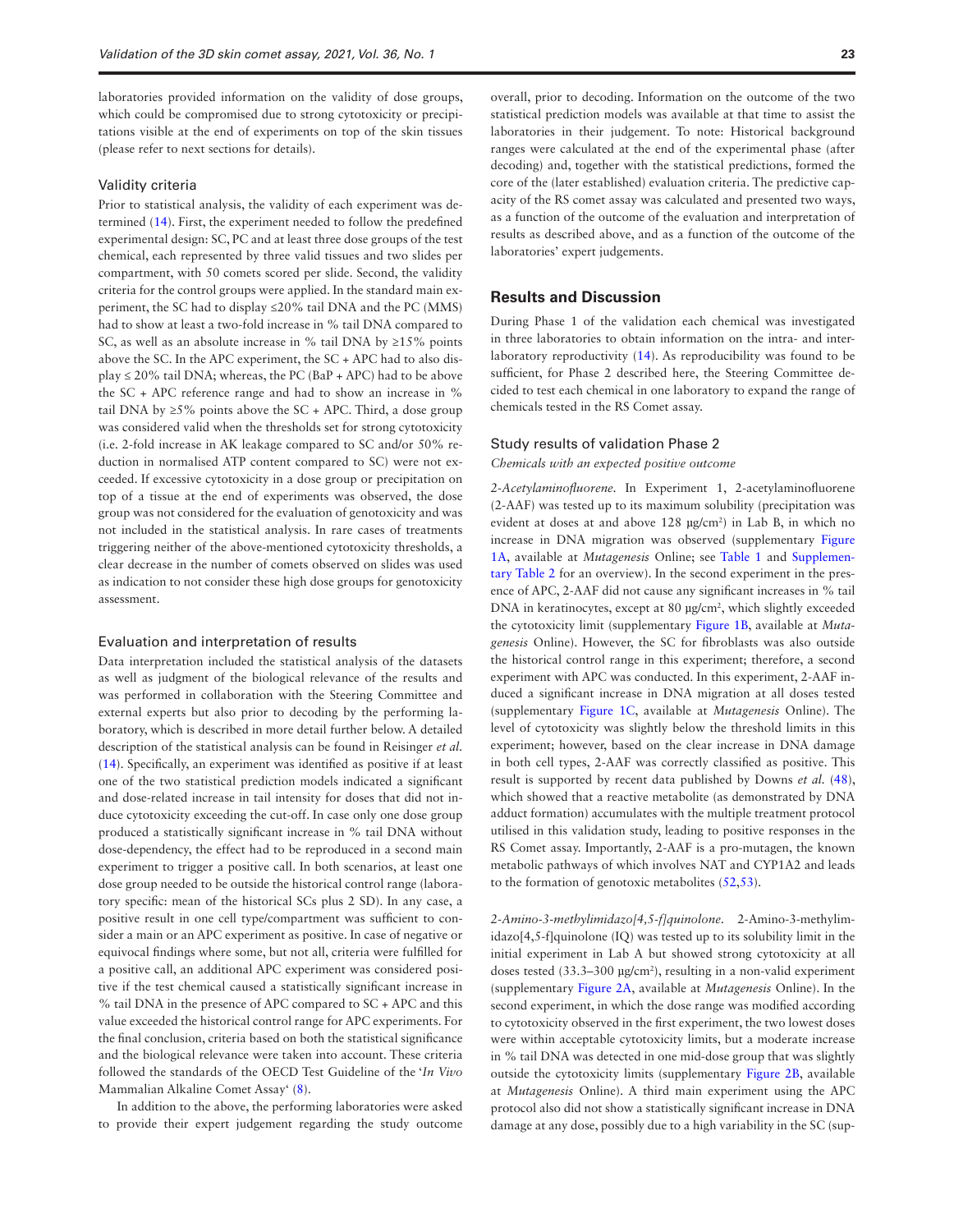<span id="page-5-0"></span>

|                 | Chemical                                    | CAS No         | Cat                                | Phase                                         | Lab A         | Lab B                                                                                                                                                                                                                                                                                                                                                                                                                                                          | $\circ$<br><b>d</b> | Lab ${\bf D}$ | Lab E        |
|-----------------|---------------------------------------------|----------------|------------------------------------|-----------------------------------------------|---------------|----------------------------------------------------------------------------------------------------------------------------------------------------------------------------------------------------------------------------------------------------------------------------------------------------------------------------------------------------------------------------------------------------------------------------------------------------------------|---------------------|---------------|--------------|
| $\widehat{a}$   |                                             |                |                                    |                                               |               |                                                                                                                                                                                                                                                                                                                                                                                                                                                                |                     |               |              |
|                 | Chemicals with an expected positive outcome |                |                                    |                                               |               |                                                                                                                                                                                                                                                                                                                                                                                                                                                                |                     |               |              |
|                 | $2-AAF$                                     | 53-96-3        |                                    |                                               |               | Pos                                                                                                                                                                                                                                                                                                                                                                                                                                                            |                     |               |              |
| $\sim$          | $\alpha$                                    | 76180-96-6     |                                    |                                               | Neg           |                                                                                                                                                                                                                                                                                                                                                                                                                                                                |                     |               |              |
| $\sim$          | <b>AZT</b>                                  | 30516-87-1     |                                    |                                               |               | $_{\rm Pos}$                                                                                                                                                                                                                                                                                                                                                                                                                                                   |                     |               |              |
| 4               | BaP                                         | $50 - 32 - 8$  |                                    |                                               | $_{\rm{Pos}}$ |                                                                                                                                                                                                                                                                                                                                                                                                                                                                |                     |               |              |
| $\sim$          | 4-Chloroaniline                             | $106 - 47 - 8$ |                                    |                                               |               | $_{\rm Pos}^{\rm Neg}$                                                                                                                                                                                                                                                                                                                                                                                                                                         |                     |               |              |
| ৩               | Cadmium chloride                            | 10108-64-2     |                                    |                                               | $_{\rm Pos}$  |                                                                                                                                                                                                                                                                                                                                                                                                                                                                |                     | Neg           |              |
|                 | CPPE                                        | 27208-37-3     |                                    |                                               | $P$ os        |                                                                                                                                                                                                                                                                                                                                                                                                                                                                |                     |               |              |
| $\infty$        | Ĝ                                           | 6055-19-2      |                                    |                                               |               |                                                                                                                                                                                                                                                                                                                                                                                                                                                                |                     |               |              |
| $\sigma$        | $2,4$ -DAT                                  | 95-80-7        |                                    |                                               |               |                                                                                                                                                                                                                                                                                                                                                                                                                                                                |                     |               |              |
| $\overline{10}$ | <b>DMBA</b>                                 | 57-97-6        | <b>A A A A A A A A A A A A A A</b> | 22222222<br>2222                              | $P$ os        | $\begin{array}{l} \mathbf{p} \\ \mathbf{p} \\ \mathbf{p} \\ \mathbf{p} \\ \mathbf{p} \\ \mathbf{p} \\ \mathbf{p} \\ \mathbf{p} \\ \mathbf{p} \\ \mathbf{p} \\ \mathbf{p} \\ \mathbf{p} \\ \mathbf{p} \\ \mathbf{p} \\ \mathbf{p} \\ \mathbf{p} \\ \mathbf{p} \\ \mathbf{p} \\ \mathbf{p} \\ \mathbf{p} \\ \mathbf{p} \\ \mathbf{p} \\ \mathbf{p} \\ \mathbf{p} \\ \mathbf{p} \\ \mathbf{p} \\ \mathbf{p} \\ \mathbf{p} \\ \mathbf{p} \\ \mathbf{p} \\ \mathbf$ | Pos                 |               |              |
| $\Xi$           | <b>EMS</b>                                  | $62 - 50 - 0$  |                                    | $\sim$ $-$                                    |               |                                                                                                                                                                                                                                                                                                                                                                                                                                                                |                     |               |              |
| $\overline{12}$ | ENU                                         | 759-73-9       |                                    |                                               |               |                                                                                                                                                                                                                                                                                                                                                                                                                                                                | $_{\rm Pos}$        |               | $_{\rm Pos}$ |
| 13              | Etoposide                                   | 33419-42-0     |                                    | $\sim$ $\sim$ $-$                             |               |                                                                                                                                                                                                                                                                                                                                                                                                                                                                | Pos                 |               |              |
| 14              | <b>MNNG</b>                                 | $70 - 25 - 7$  |                                    |                                               |               | $_{\rm Pos}$                                                                                                                                                                                                                                                                                                                                                                                                                                                   |                     |               |              |
| 15              | Mitomycin C                                 | $50 - 07 - 7$  |                                    |                                               |               |                                                                                                                                                                                                                                                                                                                                                                                                                                                                | Pos                 | Equiv         | Pos.         |
|                 | Chemicals with an expected negative outcome |                |                                    |                                               |               |                                                                                                                                                                                                                                                                                                                                                                                                                                                                |                     |               |              |
| $\frac{6}{2}$   | Amitrole                                    | $61 - 82 - 5$  |                                    |                                               | Neg           |                                                                                                                                                                                                                                                                                                                                                                                                                                                                |                     |               |              |
| $\overline{1}$  | Ampicillin sodium salt                      | $69 - 52 - 3$  |                                    |                                               |               | Neg                                                                                                                                                                                                                                                                                                                                                                                                                                                            |                     |               |              |
| $\frac{8}{18}$  | N-butyl chloride                            | $109 - 69 - 3$ |                                    |                                               | Neg           |                                                                                                                                                                                                                                                                                                                                                                                                                                                                |                     |               |              |
| $\overline{19}$ | Curcumin                                    | 458-37-7       |                                    |                                               |               |                                                                                                                                                                                                                                                                                                                                                                                                                                                                |                     |               |              |
| 20              | Cyclohexanone                               | 108-94-1       |                                    |                                               |               |                                                                                                                                                                                                                                                                                                                                                                                                                                                                |                     | Neg           | Neg          |
| 21              | 2,6-DAT                                     | 823-40-5       |                                    |                                               |               |                                                                                                                                                                                                                                                                                                                                                                                                                                                                |                     |               |              |
| 22              | N,N-dicyclohexyl thiourea                   | 1212-29-9      |                                    |                                               |               | $\mathop{\rm Reg}\limits_{\rm Z}$ $\mathop{\rm reg}\limits_{\rm Z}$ $\mathop{\rm reg}\limits_{\rm Z}$                                                                                                                                                                                                                                                                                                                                                          |                     |               |              |
| 23              | Ethionamide                                 | 536-33-4       |                                    |                                               | Equiv         |                                                                                                                                                                                                                                                                                                                                                                                                                                                                |                     |               |              |
| 24              | DEHP                                        | 117-81-7       |                                    | 2222224                                       |               |                                                                                                                                                                                                                                                                                                                                                                                                                                                                |                     | Neg           |              |
| 25              | Eugenol                                     | $97 - 53 - 0$  |                                    | $\overline{ }$                                | Neg<br>Neg    |                                                                                                                                                                                                                                                                                                                                                                                                                                                                | Neg<br>Neg          |               | Neg          |
| 26              | Glyoxal                                     | $107 - 22 - 2$ |                                    |                                               |               | Neg                                                                                                                                                                                                                                                                                                                                                                                                                                                            |                     |               |              |
|                 | d-Mannitol                                  | $69 - 65 - 8$  |                                    |                                               |               |                                                                                                                                                                                                                                                                                                                                                                                                                                                                |                     |               |              |
| $27$ 28         | 4-Nitrophenol                               | $100 - 02 - 7$ |                                    | $2222$                                        |               |                                                                                                                                                                                                                                                                                                                                                                                                                                                                | Neg<br>Neg          |               |              |
| 29              | Propyl gallate                              | 121-79-9       |                                    |                                               | Neg           |                                                                                                                                                                                                                                                                                                                                                                                                                                                                |                     | Neg           |              |
| $30\,$          | Resorcinol                                  | $108 - 6 - 3$  | E E E S E S E S E S S E S S S      | $\sim$                                        |               | Neg<br>Pos                                                                                                                                                                                                                                                                                                                                                                                                                                                     |                     |               |              |
| 31              | Sodium xylene sulfonate                     | 1300-72-7      |                                    | $\sim$ $\sim$                                 |               |                                                                                                                                                                                                                                                                                                                                                                                                                                                                | Neg                 |               |              |
| 32              | ТВНО                                        | 1948-33-0      | $\overline{\Xi}$                   |                                               | Equiv         |                                                                                                                                                                                                                                                                                                                                                                                                                                                                |                     |               |              |
| $\widehat{e}$   |                                             |                |                                    |                                               |               |                                                                                                                                                                                                                                                                                                                                                                                                                                                                |                     |               |              |
|                 | Chemicals with an expected positive outcome |                |                                    |                                               |               |                                                                                                                                                                                                                                                                                                                                                                                                                                                                |                     |               |              |
| 15              | Mitomycin C                                 | 50-07-7        | Ê                                  |                                               |               |                                                                                                                                                                                                                                                                                                                                                                                                                                                                |                     | $_{\rm Pos}$  |              |
|                 | Chemicals with an expected negative outcome |                |                                    |                                               |               |                                                                                                                                                                                                                                                                                                                                                                                                                                                                |                     |               |              |
| 23              | Ethionamide                                 | 536-33-4       |                                    |                                               | Neg           |                                                                                                                                                                                                                                                                                                                                                                                                                                                                |                     |               |              |
| $30\,$          | Resorcinol                                  | $108 - 6 - 3$  | <b>SEE</b>                         | $\begin{array}{c} 2 & 0 \\ 0 & 0 \end{array}$ |               | Equiv                                                                                                                                                                                                                                                                                                                                                                                                                                                          |                     |               |              |
| 32              | ТВНО                                        | 1948-33-0      |                                    |                                               | Neg           |                                                                                                                                                                                                                                                                                                                                                                                                                                                                |                     |               |              |

RSMN. Cat – Category, i.e., expected outcome based on historical in viro and in viro genocoicity or carcinogenicity data as provided in supplementary Table 1, available at Mutagenesis Online; MP = misleading positive; TD = RSMN-Category, i.e., expected outcome based on historical in vitro and in vivo genotoxicity or carcinogencity data as provided in [supplementary Table 1](http://academic.oup.com/mutage/article-lookup/doi/10.1093/mutage/geaa009#supplementary-data), available at Mutagenesis Online; MP = misleading positive; TP= erue p Pos- positive study outcome, DNA damage detected; Neg = negative; Equive = equivocal. (a) Outcome as per expert judgement of the performing laboratory before decoding; (b) discordant calls as per application of the (later agreed by the Steering Committee and other external experts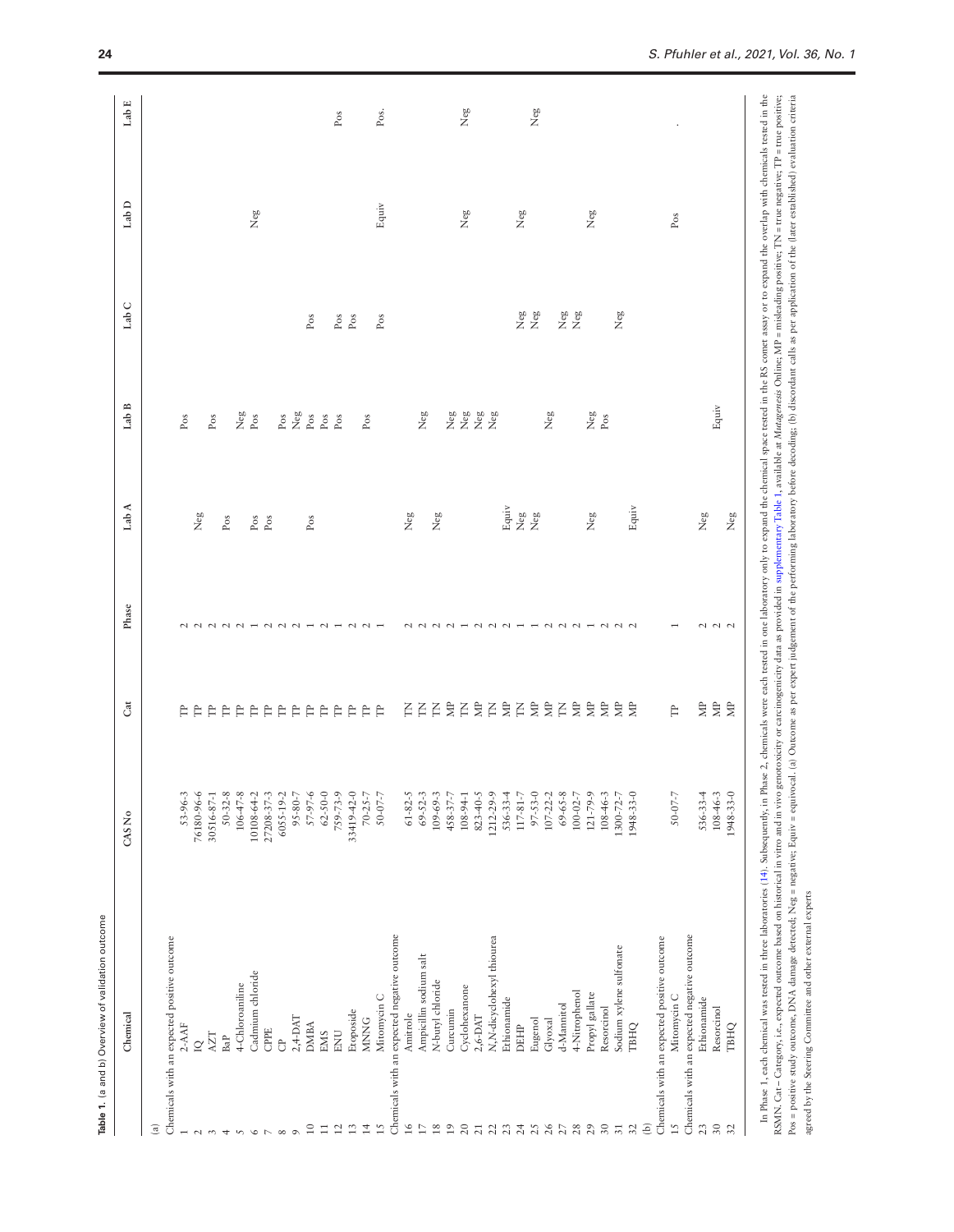plementary [Figure 2D](http://academic.oup.com/mutage/article-lookup/doi/10.1093/mutage/geaa009#supplementary-data), available at *Mutagenesis* Online). However, the APC experiment was repeated, and a significant increase in % tail DNA was only detected in keratinocytes in one dose group that exceeded the cytotoxicity cut-off [\(supplementary Figure 2D,](https://academic.oup.com/mutage/article-lookup/doi/10.1093/mutage/geaa009#supplementary-data) available at *Mutagenesis* Online). Overall, despite some borderline increases, IQ was incorrectly detected as negative.

IQ has been shown to be an *in vivo* genotoxicant and is listed as an IARC class 2A carcinogen (i.e. reasonably anticipated to be a human carcinogen). This chemical requires metabolic activation to cause genotoxicity. Evidence suggests that the chemical is activated by *N*-hydroxylation via CYP1A2 and *O*-acetylation by NAT ([54\)](#page-15-9), followed by spontaneous degradation of *N*-acetoxy-IQ to an unstable nitrenium ion capable of binding to DNA ([55\)](#page-15-10). The NAT isoform responsible for *O*-acetylation could be organ-specific since NAT1 was shown to *O*-acetylate IQ in human mammary glands ([56\)](#page-15-11) but studies using salmonella expressing human NAT1 or NAT2 showed that NAT2 was mainly involved in the activation ([57\)](#page-15-12). Studies investigating the metabolism of IQ in *ex vivo* pig or human skin (over 24 h) or by EpiSkin™ S9 (over 4 h), indicate that it is not metabolised in either skin model, not even to the *O*-acetylated metabolite ([58\)](#page-15-13)]. These finding suggest that while IQ can be metabolised to a genotoxic metabolite *in vivo* in the rat ([59,](#page-15-14)[60\)](#page-15-15), this does not occur in human *ex vivo* skin and RHS models.

*Azidothymidine.* Azidothymidine (AZT) was tested up to concentrations producing signs of strong cytotoxicity (700 µg/cm2 ) in Lab B, based on the results of the DRF experiment. AZT caused a strong dose-dependent increase in % tail DNA in keratinocytes and fibroblasts in both main experiments at non-cytotoxic doses ≤700 µg/cm2 (supplementary [Figure 3A and B,](http://academic.oup.com/mutage/article-lookup/doi/10.1093/mutage/geaa009#supplementary-data) available at *Mutagenesis* Online) without APC. Due to the clear increase in DNA damage at doses below the cytotoxicity limit, AZT was correctly classified as positive.

*Benzo(a)pyrene.* In Lab A, the top dose for BaP  $(160 \text{ µg/cm}^2)$  was limited by its solubility in acetone (10 mg/ml). BaP was not cytotoxic at this dose but failed to increase % tail DNA in the first main experiment (supplementary [Figure 4A,](http://academic.oup.com/mutage/article-lookup/doi/10.1093/mutage/geaa009#supplementary-data) available at *Mutagenesis* Online**).** However, in the follow-up experiment with APC, BaP clearly and significantly increased DNA migration at all doses in both cell types (supplementary [Figure 4B](http://academic.oup.com/mutage/article-lookup/doi/10.1093/mutage/geaa009#supplementary-data), available at *Mutagenesis* Online). The response reached a maximum level at the lowest BaP dose tested (10 µg/cm<sup>2</sup>) and thus was not dose-related within the dose range used. Notably, BaP is a promutagen that requires metabolic activation by CYP1 isoforms, primarily CYP1A1 and/or CYP1B1, in order to interact with DNA [\(61\)](#page-15-16). This suggests that while CYPs are known to be of low abundance in the skin compared with the liver  $(62)$  $(62)$ , there was sufficient activity of these enzymes to be able to metabolise BaP to reactive metabolite(s). Indeed, several CYP-mediated genotoxic metabolites, including the highly mutagenic (+)-anti-BP-7,8-diol-9,10-epoxide (BPDE), have been shown to be formed in human skin and 3D skin tissue models [\(29\)](#page-14-22). The 10 µg/cm<sup>2</sup> dose is also similar to that used for the BaP PC (12.5 µg/ cm2 ) in the APC experiments and the results observed with the coded BaP sample were consistent with the reproducible effects seen from its regular use in that context. Taken together, BaP was correctly classified as positive.

4-Chloroaniline. The top dose for 4-chloroaniline (5 µg/cm<sup>2</sup>) was limited by strong cytotoxicity, as determined in the DRF experiment in Lab B. In Experiment 1, 4-chloroaniline induced strong cytotoxicity at this top dose but did not increase % tail DNA in either cell

type (supplementary [Figure 5A](http://academic.oup.com/mutage/article-lookup/doi/10.1093/mutage/geaa009#supplementary-data), available at *Mutagenesis* Online). A second experiment with APC, the cytotoxicity effects were reproduced at doses ≥10  $\mu$ g/cm<sup>2</sup> 4-chloroaniline but this dose did not induce an increase in DNA migration (supplementary [Figure 5B](http://academic.oup.com/mutage/article-lookup/doi/10.1093/mutage/geaa009#supplementary-data), available at *Mutagenesis* Online). These negative results were reproduced in another experiment with APC (supplementary [Figure 5C](http://academic.oup.com/mutage/article-lookup/doi/10.1093/mutage/geaa009#supplementary-data), available at *Mutagenesis* Online). As a result, 4-chloroaniline was incorrectly classified as negative.

4-Chloroaniline is classified as an *in vivo* genotoxic [\(63](#page-15-18),[64](#page-15-19)) and carcinogenic [\(65](#page-15-20)) chemical. *N*-Acetylation has been shown to be a detoxification pathway for aromatic amines and there is evidence that the skin provides a 'first pass' detoxification capability for this class of compounds, as discussed by Zeller and Pfuhler ([24\)](#page-14-17). However, 4-chloroaniline was not metabolised in *ex vivo* human skin over 24 h, but was *N*-acetylated to *N*-acetyl-4-chloroaniline by skin S9 subcellular fractions ([58\)](#page-15-13). The authors hypothesised that its lack of metabolism in ex vivo skin may be due to its high reactivity to extracellular proteins preventing it from entering the keratinocytes and being metabolised, unlike S9, which was homogenously mixed with test chemical, the preparation being free of functional membranes. This finding may help explain why a negative response was obtained for the dermal exposure route.

*Cyclopenta[c,d]pyrene.* Cyclopenta[*c*,*d*]pyrene (CPPE) was investigated in Lab A up to concentrations producing signs of strong cytotoxicity (75 µg/cm<sup>2</sup>), as observed in the DRF experiment. In Experiment 1, cytotoxicity did not exceed the cut-off limit and DNA migration was not increased in either cell type (supplementary [Figure](http://academic.oup.com/mutage/article-lookup/doi/10.1093/mutage/geaa009#supplementary-data) [6A](http://academic.oup.com/mutage/article-lookup/doi/10.1093/mutage/geaa009#supplementary-data), available at *Mutagenesis* Online). In the APC experiment, a significant increase in % tail DNA was observed in the absence of limiting cytotoxicity at four of the top five doses tested in the keratinocytes (supplementary [Figure 6B](http://academic.oup.com/mutage/article-lookup/doi/10.1093/mutage/geaa009#supplementary-data), available at *Mutagenesis* Online) and CPPE was correctly classified as positive. As with BaP, this result was significant because CPPE is metabolised by CYPs (CYP1A1, CYP1A2 and CYP3A4) to form cyclopenta[c,d]pyrene-3,4-epoxide, trans-3,4dihydrocyclopenta[*c,d*]pyrene-3,4-diol and other DNA reactive metabolites which form DNA adducts ([66](#page-15-21)).

*Cyclophosphamide.* Cyclophosphamide (CP) is genotoxic *in vivo* ([67,](#page-15-22)[68\)](#page-15-23) and is often used as a PC in genotoxicity assays. This chemical was tested up to concentrations producing signs of strong cytotoxicity (1200 µg/cm2 ) in Lab B. CP induced a dose-dependent increase in % tail DNA in both cell types in both main experiments at non-cytotoxic doses  $\leq 1000$  µg/cm<sup>2</sup> (supplementary [Figure 7A and](http://academic.oup.com/mutage/article-lookup/doi/10.1093/mutage/geaa009#supplementary-data) [B](http://academic.oup.com/mutage/article-lookup/doi/10.1093/mutage/geaa009#supplementary-data), available at *Mutagenesis* Online) without APC. Due to the clear increase in DNA damage at doses below the cytotoxicity limit, CP was correctly classified as positive. CP is metabolised by human hepatic CYP enzymes, mainly by CYP2B6 but also by CYP3A4 and CYP2C8/9 ([69](#page-15-24)). Of these, CYP3A4 and CYP2C9 have been shown to be present in native human skin and 3D skin models, albeit at very low levels ([42\)](#page-15-25). This CYP-mediated hydroxylation results in the formation of 4-hydroperoxy-cyclophosphamide which is subsequently converted to the genotoxic metabolites, acrolein and the potent alkylating agent, phosphoramide mustard ([70,](#page-15-26)[71\)](#page-15-27).

*2,4-Diaminotoluene.* The maximum dose of 2,4-diaminotoluene (2,4-DAT; 1280 µg/cm2 ) was limited by strong cytotoxicity observed in the DRF experiment observed in Lab B. In Experiment 1, 2,4- DAT did not increase the % tail DNA of either cell type (supplementary [Figure 8A,](http://academic.oup.com/mutage/article-lookup/doi/10.1093/mutage/geaa009#supplementary-data) available at *Mutagenesis* Online). In the second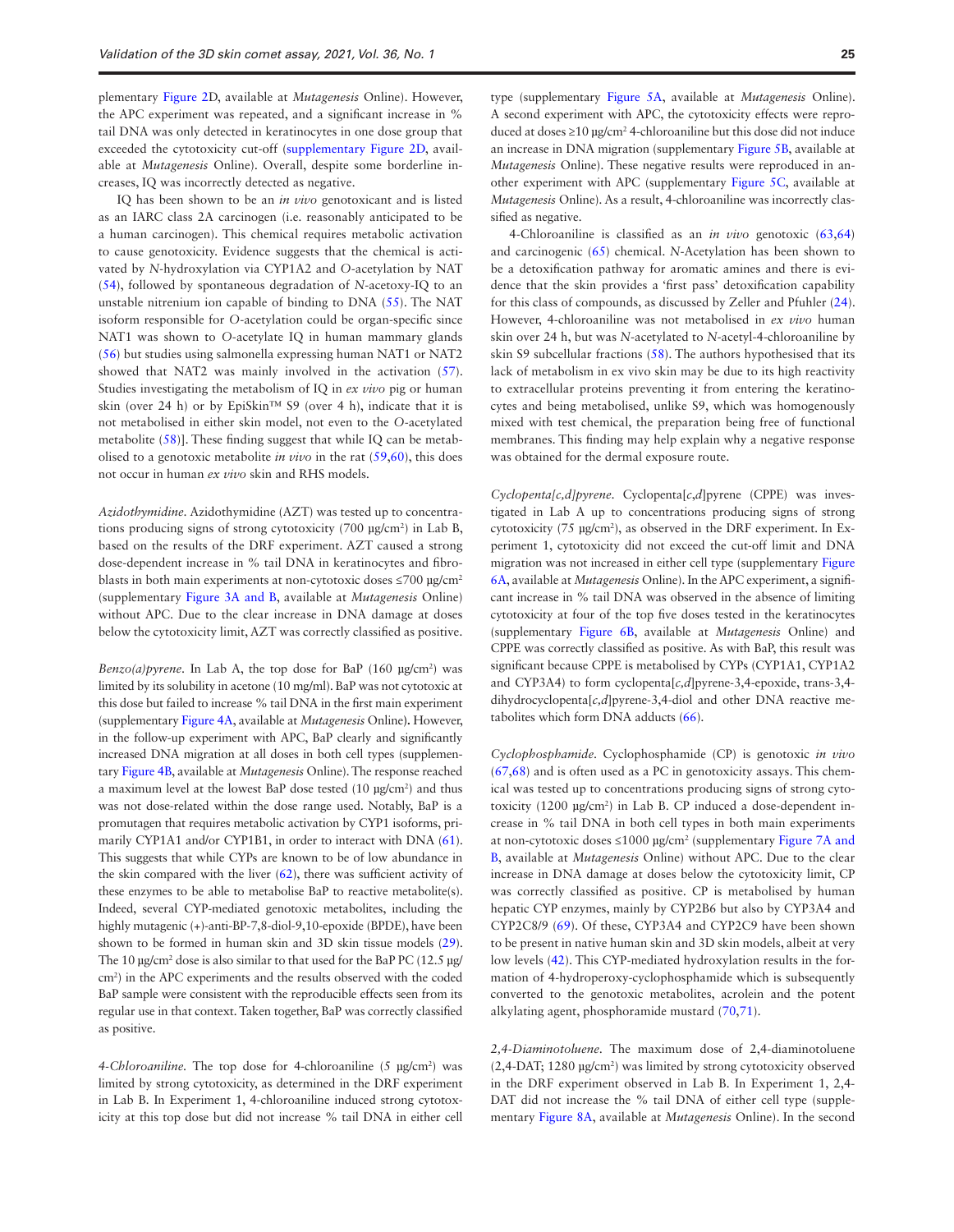experiment with APC, DNA migration was statistically significantly induced by 2,4-DAT at 400 and 800 µg/cm<sup>2</sup> in keratinocytes only (supplementary [Figure 8B](http://academic.oup.com/mutage/article-lookup/doi/10.1093/mutage/geaa009#supplementary-data), available at *Mutagenesis* Online). As these responses remained within the SC + APC historical control ranges and an increase was not observed at a higher dose (1200 µg/ cm2 ) at which cytotoxicity levels were marginally exceeded 2,4-DAT was incorrectly considered negative.

*Ethyl methanesulfonate.* Ethyl methanesulfonate (EMS) was tested up to concentrations producing signs of strong cytotoxicity, based on the results of the DRF experiment, i.e. 200 µg/cm2 in Lab B. EMS induced a clear and dose-dependent increase in % tail DNA in both cell types in the absence of APC in both main experiments (supplementary [Figure 9A and B,](http://academic.oup.com/mutage/article-lookup/doi/10.1093/mutage/geaa009#supplementary-data) available at *Mutagenesis* Online). As a result of the clear increase in DNA damage at doses below the cytotoxicity limit, EMS was correctly classified as positive.

*Etoposide*. The top dose of etoposide was limited to 120 µg/cm<sup>2</sup> due to its cytotoxicity at higher doses observed in the DRF experiment in Lab C. Etoposide induced a small dose-dependent increase in % tail DNA in both cell types at non-cytotoxic doses  $\leq 120$  µg/cm<sup>2</sup> without APC in the first main experiment (supplementary [Figure 10B,](http://academic.oup.com/mutage/article-lookup/doi/10.1093/mutage/geaa009#supplementary-data) available at *Mutagenesis* Online). However, since none of the % tail DNA values were outside of the historical ranges of the SC, a second experiment with APC was conducted. In the presence of APC, a stronger dosedependent increase in DNA damage was observed at doses below the cytotoxicity limit [\(supplementary Figure 10B,](https://academic.oup.com/mutage/article-lookup/doi/10.1093/mutage/geaa009#supplementary-data) available at *Mutagenesis* Online), and etoposide was correctly classified as positive.

*N-methyl-N'-nitro-N-nitrosoguanidine.* The top dose of *N*-methyl-*N*'-nitro-*N*-nitrosoguanidine (MNNG; 2 µg/cm<sup>2</sup>) was limited by strong cytotoxicity in Lab B. In the first main experiment, MNNG was tested up to this cytotoxicity limit and was shown to cause a dose-dependent increase in % tail DNA in keratinocytes only (supplementary [Figure 11A,](http://academic.oup.com/mutage/article-lookup/doi/10.1093/mutage/geaa009#supplementary-data) available at *Mutagenesis* Online). In a second standard experiment, MNNG reproduced the effects in keratinocytes. MNNG also caused significant increase in DNA damage in fibroblasts in Experiment 2. The responses were dose-dependent and exhibited little variability but did not exceed the historical range of the SC for fibroblasts (supplementary [Figure 11B,](http://academic.oup.com/mutage/article-lookup/doi/10.1093/mutage/geaa009#supplementary-data) available at *Mutagenesis* Online). However, due to the reproducible effect on DNA damage in keratinocytes at doses below the limit of cytotoxicity, MNNG was correctly classified as positive.

#### *Chemicals with an expected negative outcome*

This section comprises chemicals considered as 'true negative', i.e. those for which concordant negative results in historical *in vitro* and *in vivo* experiments were obtained, as well as 'misleading positive' chemicals, which showed positive *in vitro* findings, which were not confirmed *in vivo*.

*Amitrole.* In Lab A, in the first main experiment, amitrole was investigated up to the maximum dose of 1600 µg/cm2 in Lab A, with no observed cytotoxicity outside the cut-off limits or increases in DNA damage (supplementary [Figure 12A,](http://academic.oup.com/mutage/article-lookup/doi/10.1093/mutage/geaa009#supplementary-data) available at *Mutagenesis* Online). In Experiment 2 with APC, a small but statistically significant increase in DNA migration was observed at several doses but this was not dose-dependent, and all values remained well within the respective historical SC range (supplementary [Figure 12B,](http://academic.oup.com/mutage/article-lookup/doi/10.1093/mutage/geaa009#supplementary-data) available at *Mutagenesis* Online). The observed small increases in % tail DNA

in the second experiment were therefore considered not of biological relevance. Amitrole was correctly classified as negative.

*Ampicillin sodium salt.* Ampicillin sodium salt was tested up to the maximum dose of 1600 µg/cm<sup>2</sup> in Experiment 1. In this experiment, none of the doses caused cytotoxicity that exceeded the limit in Lab B, except at one of the mid-doses. However, it was noted that precipitation that remained on the surface of the tissues at the time of the cell harvest was present at doses of  $\geq 400$  µg/cm<sup>2</sup> (supplementary [Figure 13A](http://academic.oup.com/mutage/article-lookup/doi/10.1093/mutage/geaa009#supplementary-data), available at *Mutagenesis* Online). Two experiments with APC were conducted using different dose ranges. In these, ampicillin sodium salt did not increase DNA migration except at one mid-dose (800 µg/cm<sup>2</sup>) in the second experiment that exceeded the historical SC range in keratinocytes (supplementary [Figure 13B and C](http://academic.oup.com/mutage/article-lookup/doi/10.1093/mutage/geaa009#supplementary-data), available at *Mutagenesis* Online). However, this increase was only observed in the presence of precipitation, which occurred at doses  $\geq$ 200–400 µg/cm<sup>2</sup> in both experiments. The performing laboratory decided to perform an additional experiment without APC, using a modified dose range that did not result in precipitation. A small but statistically significant increase in DNA migration was seen in fibroblasts only at the high dose. The respective value, however, was well within the historical SC range (supplementary [Figure 13D](http://academic.oup.com/mutage/article-lookup/doi/10.1093/mutage/geaa009#supplementary-data), available at *Mutagenesis* Online). Therefore, the observed increase in % tail DNA in the initial experiment with APC was considered not of biological relevance and ampicillin sodium salt was correctly classified as negative.

*N-Butyl chloride.* In the first main experiment, N-butyl chloride was tested up to the maximum dose of  $1600 \text{ pg/cm}^2$  in Lab A without any strong cytotoxicity being observed. A small but statistically significant increase in DNA migration was observed at the lowest dose (400 µg/cm2 ) only in keratinocytes but the response did not exceed the historical SC range (supplementary [Figure 14A,](http://academic.oup.com/mutage/article-lookup/doi/10.1093/mutage/geaa009#supplementary-data) available at *Mutagenesis* Online). A second experiment with APC was performed using the same dose range. This reproduced the lack of strong cytotoxicity and did not show any significant increases in DNA migration (supplementary [Figure 14B,](http://academic.oup.com/mutage/article-lookup/doi/10.1093/mutage/geaa009#supplementary-data) available at *Mutagenesis* Online). Taken together, the increase observed in the initial experiment was considered not to be of biological relevance and *N*-butyl chloride was correctly classified as negative.

Curcumin. The top dose of curcumin tested (50 µg/cm<sup>2</sup>) was limited by strong cytotoxicity, as well as by precipitation that remained on the surface of the tissues at the time of the cell harvest in Lab B. In Experiment 1, a marked increase in DNA damage (being well above the historical SC range) was observed in keratinocytes and fibroblasts at all doses. However, this chemical exhibited excessive cytotoxicity at a dose of 50 µg/cm2 , and precipitation was present at all the tested doses, thus invalidating the experiment (supplementary [Figure 15A](http://academic.oup.com/mutage/article-lookup/doi/10.1093/mutage/geaa009#supplementary-data), available at *Mutagenesis* Online). This experiment was repeated using a lower dose range and similar results were observed (supplementary [Figure 15B,](http://academic.oup.com/mutage/article-lookup/doi/10.1093/mutage/geaa009#supplementary-data) available at *Mutagenesis* Online). Two experiments with and without APC were conducted using different dose ranges in which curcumin did not increase DNA migration in either experiment, except some marked increases in keratinocytes at several doses that either exceeded the cytotoxicity limits or were limited by precipitation (supplementary [Figure 15C and D](http://academic.oup.com/mutage/article-lookup/doi/10.1093/mutage/geaa009#supplementary-data), available at *Mutagenesis* Online). Therefore, the increases in DNA damage in these experiments were considered not of biological relevance and curcumin was correctly classified as negative.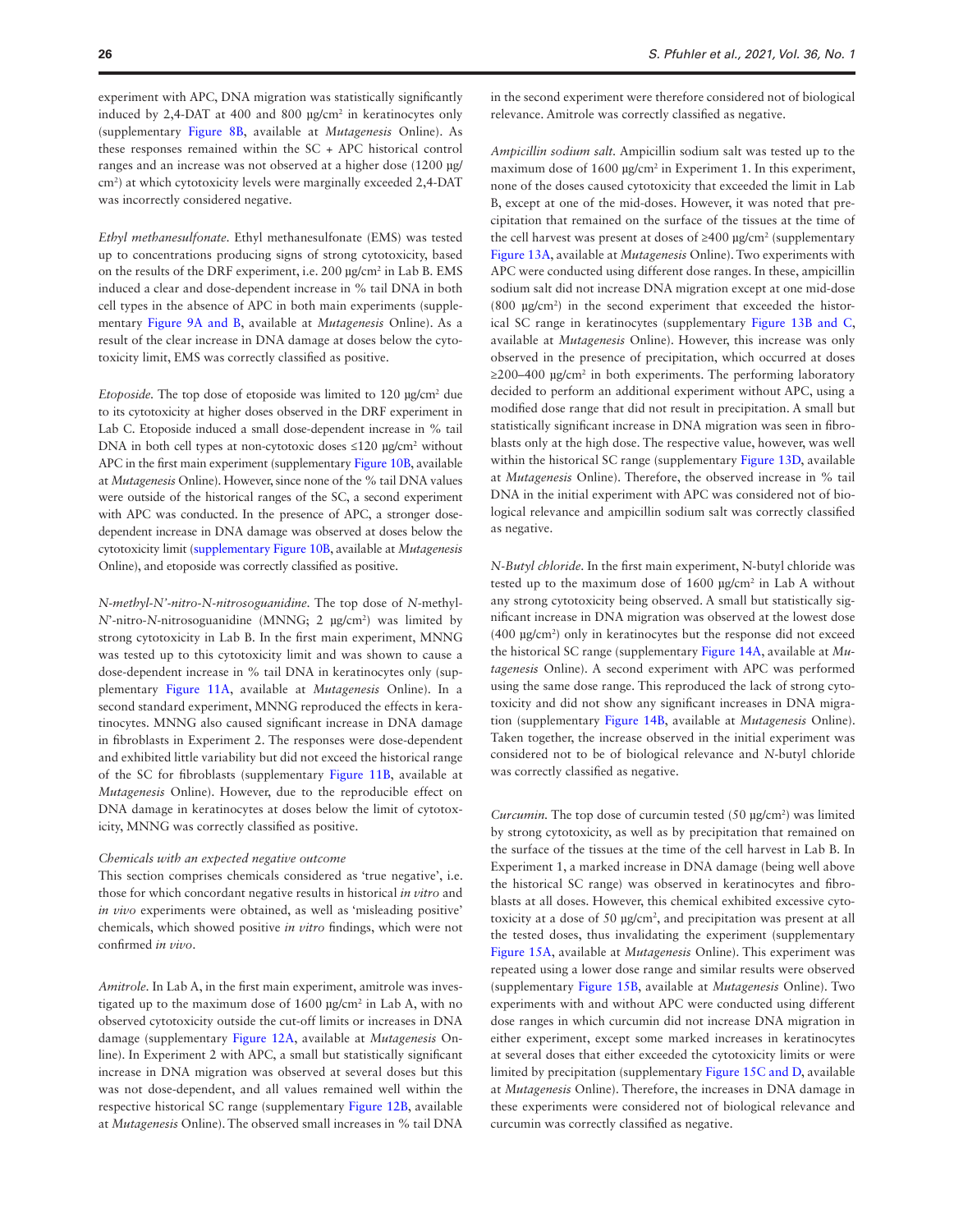*2,6-Diaminotoluene.* In the first experiment 2,6-diaminotoluene (2,6- DAT) was tested up to a maximum dose of 800 µg/cm<sup>2</sup> in Lab B, which was limited by strong cytotoxicity, evident in the DRF experiment. 2,6-DAT did not increase the DNA migration under these conditions (supplementary [Figure 16A,](http://academic.oup.com/mutage/article-lookup/doi/10.1093/mutage/geaa009#supplementary-data) available at *Mutagenesis* Online). In the second experiment in the presence of APC, 2,6-DAT caused a moderate increase in % tail DNA in keratinocytes at a dose of 160 µg/cm2 . However, the limit of cytotoxicity was exceeded at this and higher doses, resulting in only one valid dose group in this experiment (supplementary [Figure 16B](http://academic.oup.com/mutage/article-lookup/doi/10.1093/mutage/geaa009#supplementary-data), available at *Mutagenesis* Online). Therefore, a second experiment with APC was conducted using a modified dose range. This showed that 2,6-DAT caused an increase in DNA migration in keratinocytes at one dose (140 µg/cm<sup>2</sup>), which was not statistically significant and inside the historical control range for the SC (supplementary [Figure](http://academic.oup.com/mutage/article-lookup/doi/10.1093/mutage/geaa009#supplementary-data) [16D](http://academic.oup.com/mutage/article-lookup/doi/10.1093/mutage/geaa009#supplementary-data), available at *Mutagenesis* Online**).** Since there was some inconsistency in the cytotoxicity values amongst experiments, a third experiment with APC was run using higher doses of 2,6-DAT. Two doses caused statically significant increases in % tail DNA in keratinocytes but these responses were well within the historical control range for the SC and were flagged as statistically significant because of the very low values for the corresponding SC [\(supplementary Figure 16D,](https://academic.oup.com/mutage/article-lookup/doi/10.1093/mutage/geaa009#supplementary-data) available at *Mutagenesis* Online). 2,6-DAT was therefore correctly predicted as negative.

*N,N-dicyclohexyl thiourea. N*,*N*-dicyclohexyl thiourea was tested up to concentrations producing signs of strong cytotoxicity (200 µg/ cm2 ) in Lab B but did not induce an increase in % tail DNA in either cell type in the first main experiment (supplementary [Figure](http://academic.oup.com/mutage/article-lookup/doi/10.1093/mutage/geaa009#supplementary-data) [17A,](http://academic.oup.com/mutage/article-lookup/doi/10.1093/mutage/geaa009#supplementary-data) available at *Mutagenesis* Online). In Experiment 2 with APC, *N*,*N*-dicyclohexyl thiourea caused signs of strong cytotoxicity at ≥160 µg/cm2 but did not cause any significant increases in % tail DNA (supplementary [Figure 17B,](http://academic.oup.com/mutage/article-lookup/doi/10.1093/mutage/geaa009#supplementary-data) available at *Mutagenesis* Online**).** *N*,*N*-dicyclohexyl thiourea was correctly classified as negative. It was also not carcinogenic in rats and mice ([72\)](#page-15-28).

Ethionamide. The top dose for ethionamide (320 µg/cm<sup>2</sup>) was limited by its solubility in acetone. However, the cytotoxicity at this dose exceeded the cut-off limit in the first main experiment in Lab A. A statistically significant increase in DNA migration was observed in fibroblasts at this (toxic) dose and the next lowest dose (160 µg/cm<sup>2</sup>), which showed acceptable toxicity; however, neither response exceeded the historical SC range (supplementary [Figure 18A](http://academic.oup.com/mutage/article-lookup/doi/10.1093/mutage/geaa009#supplementary-data), available at *Mutagenesis* Online). A second experiment was performed using a top dose of 240 µg/cm<sup>2</sup>, based on the cytotoxicity observed in Experiment 1. Here, ethionamide was not cytotoxic and failed to increase % tail DNA (supplementary [Figure 18B,](http://academic.oup.com/mutage/article-lookup/doi/10.1093/mutage/geaa009#supplementary-data) available at *Mutagenesis* Online**).** In the follow-up experiment with APC, ethionamide significantly increased DNA migration at the mid-dose only in fibroblasts but this response was again within the historical SC range and exceeded the cytotoxicity limit at the highest dose tested (supplementary [Figure 18C](http://academic.oup.com/mutage/article-lookup/doi/10.1093/mutage/geaa009#supplementary-data), available at *Mutagenesis* Online). To verify the negative result, a second experiment with APC was conducted. As before, no significant increases in % tail DNA or cytotoxicity were observed (supplementary [Figure 18D,](http://academic.oup.com/mutage/article-lookup/doi/10.1093/mutage/geaa009#supplementary-data) available at *Mutagenesis* Online). Overall, based on the lack of reproducible, biologically relevant increases in DNA migration, ethionamide was classified correctly as negative. To note, the expert call of the performing laboratory was 'equivocal' ([Table 1](#page-5-0)).

*Glyoxal.* Lab B tested glyoxal up to concentrations producing signs of strong cytotoxicity (25 µg/cm<sup>2</sup>), as observed in the DRF experiment. In Experiment 1, cytotoxicity did not exceed the cut-off limit and DNA mi-

gration was not increased in either cell type (supplementary [Figure 19A](http://academic.oup.com/mutage/article-lookup/doi/10.1093/mutage/geaa009#supplementary-data), available at *Mutagenesis* Online). Despite of an increase in % tail DNA at the highest dose tested in fibroblasts in the initial APC experiment, the experiment was invalid due to strong cytotoxicity at all doses tested (supplementary [Figure 19B](http://academic.oup.com/mutage/article-lookup/doi/10.1093/mutage/geaa009#supplementary-data), available at *Mutagenesis* Online). The cytotoxicity measurements were quite variable in Experiment 2 and were not considered reliable. Therefore, a second APC experiment was conducted in which a statistically significant increase in DNA migration was observed in keratinocytes at the highest dose tested (supplementary [Figure 19C,](http://academic.oup.com/mutage/article-lookup/doi/10.1093/mutage/geaa009#supplementary-data) available at *Mutagenesis* Online). While prediction models 1 and 2 identified it as being positive, expert judgement predicted it as negative since these values were clearly within historical control range. Although positive in several *in vitro* genotoxicity assays, glyoxal tested negative for genotoxicity *in vivo* and was non-carcinogenic; therefore, based on the overall weight of evidence from *in vivo* studies [\(supplementary Table 1](http://academic.oup.com/mutage/article-lookup/doi/10.1093/mutage/geaa009#supplementary-data), available at *Mutagenesis* Online), was correctly considered as negative.

Glyoxal has been shown to cause mutations *in vitro* by forming DNA adducts, indicated as a positive response *in vitro* using a standard cell line (TK6) in the comet assay [\(73](#page-15-29)). In addition, it also possesses DNA crosslinking activity *in vitro* [\(74–](#page-15-30)[76\)](#page-15-31). In general, chemicals with crosslinking activities are not easy to detect with the standard comet assay protocol since the crosslinking of DNA with DNA or protein can inhibit the migration of single strand DNA and thus prevent the detection of tail DNA ([8](#page-14-3),[77,](#page-15-32)[78\)](#page-15-33). It is important to mention, though, that these types of chemicals are more easily identified using clastogenicity assays when investigated as part of a standard genotoxicity testing battery. Indeed, *in vitro* chromosomal aberration studies using a Chinese hamster V79 fibroblast cell line have all shown clear positive results for glyoxal ([79\)](#page-16-0), but such an effect did not replicate *in vivo*. Multiple *in vivo* micronucleus tests in mice treated with glyoxal by either intraperitoneal injection or oral administration have all shown negative results, supporting the conclusion of independent expert panels that glyoxal is non-genotoxic *in vivo* ([80](#page-16-1),[81\)](#page-16-2).

d-Mannitol. The top dose for d-mannitol (320 µg/cm<sup>2</sup>) was limited by its solubility in acetone. In Experiment 1, cytotoxicity did not exceed the limits in Lab C and no increase in DNA migration was observed at any dose (supplementary [Figure 20A](http://academic.oup.com/mutage/article-lookup/doi/10.1093/mutage/geaa009#supplementary-data), available at *Mutagenesis* Online). In two follow-up experiments with APC, d-mannitol also did not significantly increase DNA migration (supplementary [Figure 20B and C,](http://academic.oup.com/mutage/article-lookup/doi/10.1093/mutage/geaa009#supplementary-data) available at *Mutagenesis* Online). d-Mannitol was classified correctly as negative.

*4-Nitrophenol.* 4-Nitrophenol was tested up to concentrations producing signs of strong cytotoxicity (48 µg/cm2 ) in Lab C. In the first main experiment, a statistically significant increase in % tail DNA was observed in keratinocytes only at the two lowest doses (supplementary [Figure 21A,](http://academic.oup.com/mutage/article-lookup/doi/10.1093/mutage/geaa009#supplementary-data) available at *Mutagenesis* Online**),** in the absence of a dose-response, which were slightly outside the historical control range. In Experiment 2 with APC, 4-nitrophenol induced a small but non-significant increase in DNA migration at the highest non-cytotoxic dose (32 µg/cm<sup>2</sup>) in keratinocytes (supplementary [Figure 21B](http://academic.oup.com/mutage/article-lookup/doi/10.1093/mutage/geaa009#supplementary-data), available at *Mutagenesis* Online). A second experiment with APC was conducted in which a small but statistically significant increase in DNA migration at two out of 5 doses (10 and 35 µg/cm2 ) was observed only in fibroblasts (supplementary [Figure 21C](http://academic.oup.com/mutage/article-lookup/doi/10.1093/mutage/geaa009#supplementary-data), available at *Mutagenesis* Online). The respective % tail DNA values were well within the corresponding historical control range data and the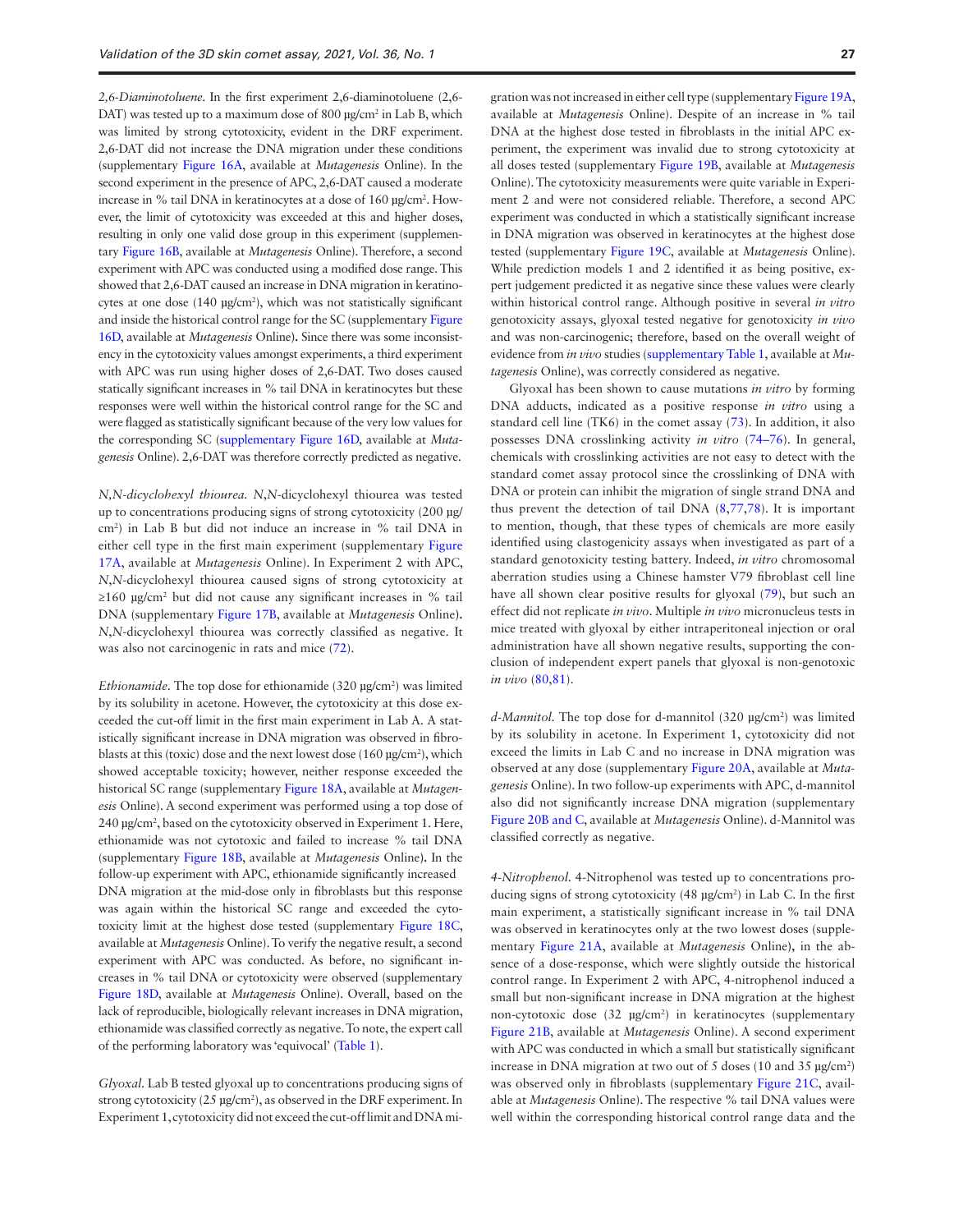statistical significance versus the control likely was caused by a very low value for the corresponding SC. Based on this, as well as the lack of reproducibility of the observed (marginal) increases in DNA migration, 4-nitrophenol was correctly classified as negative.

*Resorcinol.* Resorcinol was tested up to concentrations producing signs of strong cytotoxicity (250 µg/cm2 ) in Lab B, as observed in the DRF experiment. In the first main experiment, a small but statistically significant increase in DNA migration was observed in keratinocytes, supported by a low value of the corresponding SC, while not exceeding the historical SC range (supplementary [Figure 22A](http://academic.oup.com/mutage/article-lookup/doi/10.1093/mutage/geaa009#supplementary-data), available at *Mutagenesis* Online). In a second experiment with APC, a statistically significant increase in % tail DNA was observed in fibroblasts at the lowest dose again aided by low values of the SC (supplementary [Figure 22B](http://academic.oup.com/mutage/article-lookup/doi/10.1093/mutage/geaa009#supplementary-data), available at *Mutagenesis* Online). This increase exceeded the self-calculated historical SC range of the performing laboratory at the time of the testing, resulting in a positive expert call by the laboratory in the coded phase. Later on, when the final HC range for APC experiments was calculated after decoding and applied to the dataset, the respective dose group was within the HC, i.e. the criteria for a positive call were no longer fulfilled. At the same time, the two highest dose groups tested in the presence of APC showed increases that were clearly outside the HC and only marginally exceeded the cytotoxicity cut-off limits. Since such borderline results were not suitable to support a negative call either, the overall call for resorcinol was equivocal ([Table 1\)](#page-5-0).

While positive in most other *in vitro* genotoxicity assays [\(sup](http://academic.oup.com/mutage/article-lookup/doi/10.1093/mutage/geaa009#supplementary-data)[plementary Table 1,](http://academic.oup.com/mutage/article-lookup/doi/10.1093/mutage/geaa009#supplementary-data) available at *Mutagenesis* Online), resorcinol

led to somewhat controversial results *in vivo*. Resorcinol was tested positive in an *in vivo* micronucleus test in male B6C3F1 mice ([82](#page-16-3)) but showed no effects in male and female Crl:CD (SD)BR rats ([83](#page-16-4)) and was non-carcinogenic in rats and mice ([82\)](#page-16-3). Overall, both the European Food Safety Authority (EFSA) and the Scientific Committee on Consumer Safety (SCCS), the independent expert panel mandated by the European Commission, classified resorcinol as *in vivo* non-genotoxic ([83,](#page-16-4)[84\)](#page-16-5).

*Sodium xylene sulfonate.* Sodium xylene sulfonate was tested up to concentrations producing signs of strong cytotoxicity (e.g., 512 µg/cm<sup>2</sup> in the DRF) in Lab C and did not induce an increase in % tail DNA in either cell type in the first main experiment (supplementary [Figure](http://academic.oup.com/mutage/article-lookup/doi/10.1093/mutage/geaa009#supplementary-data) [23A](http://academic.oup.com/mutage/article-lookup/doi/10.1093/mutage/geaa009#supplementary-data), available at *Mutagenesis* Online). In Experiment 2 with APC, sodium xylene sulfonate caused signs of strong cytotoxicity at 640 µg/ cm<sup>2</sup> but no significant increases in % tail DNA (supplementary [Figure](http://academic.oup.com/mutage/article-lookup/doi/10.1093/mutage/geaa009#supplementary-data) [23B](http://academic.oup.com/mutage/article-lookup/doi/10.1093/mutage/geaa009#supplementary-data), available at *Mutagenesis* Online). The experiment with APC was repeated with a modified dose range (supplementary [Figure 23C,](http://academic.oup.com/mutage/article-lookup/doi/10.1093/mutage/geaa009#supplementary-data) available at *Mutagenesis* Online) in which similar results were observed, with no increase in DNA damage. Sodium xylene sulfonate was therefore correctly classified as negative and is also negative for carcinogenicity after topical application to rats and mice [\(85\)](#page-16-6).

*Tert-butylhydroquinone.* Tert-butylhydroquinone (TBHQ) demonstrated a steep cytotoxicity response in the DRF experiment, limiting the top dose tested in Experiment 1 to 40 µg/cm2 in Lab A. Moderate increases in % tail DNA were observed in this experiment but only at



<span id="page-9-0"></span>**Figure 2.** Historical control data of standard experiments. Percentage of tail DNA in the solvent control (SC) and positive control (PC, i.e., MMS) of individual experiments as obtained with the Phenion®FT during Phase 1 and 2 of coded testing are shown. The SC values (circles) and PC values (diamonds) for the keratinocytes (dark blue symbols and lines) and fibroblasts (red symbols and lines) are given as mean ± SD (N = 3 samples each). Faint symbols indicate values obtained in Phase 1 and dark symbols indicate values from Phase 2 of the validation. The light blue-shaded and orange-shaded areas indicate the reference range (mean ± 2 SD) for the SC, i.e. historical control, for keratinocytes and fibroblasts, respectively. The reference ranges were derived from the control data of Phase 2. The *y*-axis is on the arcsine square-root transformed scale, but the tick labels are expressed in units of the percentage scale.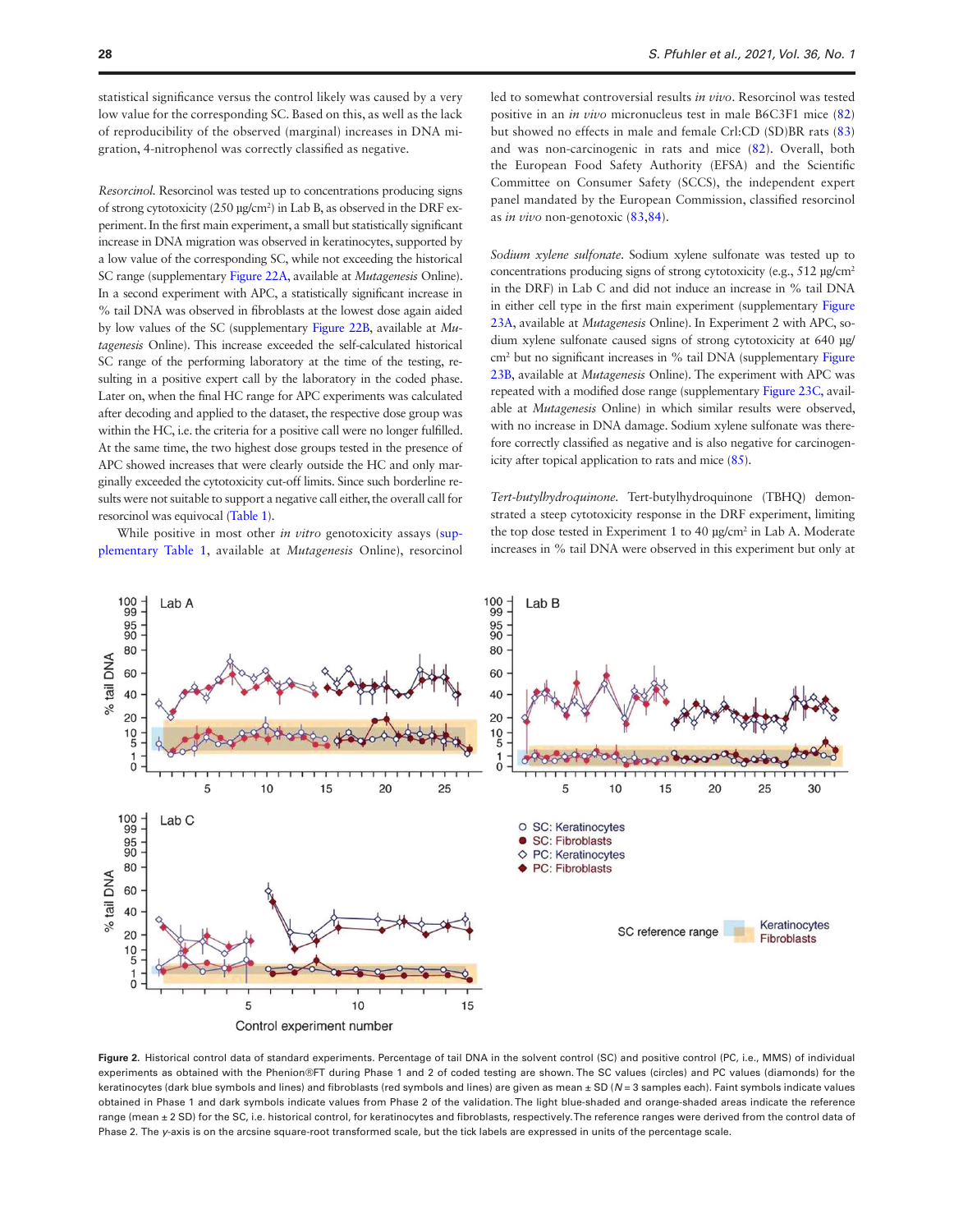

<span id="page-10-0"></span>**Fig. 3.** Historical control data of APC experiments. Percentage of tail DNA in the solvent control (SC) and positive control (PC, i.e., BaP) both with APC of individual experiments as obtained with the Phenion®FT during Phases 1 and 2 of coded testing are shown. The SC + APC values (circles) and BaP + APC values (diamonds) for the keratinocytes (dark blue symbols and lines) and fibroblasts (red symbols and lines) are given as mean ± SD (*N* = 3 samples each). Faint symbols indicate values obtained in Phase 1 and dark symbols indicate values from Phase 2 of the validation. The light blue-shaded and orange-shaded areas indicate the reference range (mean ± 2 SD) for the SC, i.e., historical control, for keratinocytes and fibroblasts, respectively. The reference ranges were derived from the control data of Phase 2. The *y*-axis is on the arcsine square-root transformed scale, but the tick labels are expressed in units of the percentage scale.

<span id="page-10-1"></span>**Table 2.** Reproducibility within one laboratory over time (withinlaboratory concordance) in Phases 1–2

|          | Discordant       | Concordant | Total | $\%$ |
|----------|------------------|------------|-------|------|
| Lab A    | $\left( \right)$ | 8          | 8     | 100  |
| Lab B    |                  | 13         | 15    | 87   |
| Lab C    | 0                | 8          | 8     | 100  |
| Lab D    |                  | 4          | 5     | 80   |
| Lab E    | 0                |            | 4     | 100  |
| All labs | 3                | 37         | 40    | 93   |

<span id="page-10-2"></span>**Table 3. Reproducibility between laboratories** (between-laboratory concordance) in Phase 1

| Discordant | Concordant | Total |  |
|------------|------------|-------|--|
|            |            |       |  |

the two highest doses that both exceeded the cytotoxicity limit (supplementary [Figure 24A](http://academic.oup.com/mutage/article-lookup/doi/10.1093/mutage/geaa009#supplementary-data), available at *Mutagenesis* Online). The dose range for TBHQ was adjusted according to the observed cytotoxicity and the second experiment used a reduced top dose of 20 µg/cm<sup>2</sup>. TBHQ was still cytotoxic at the top dose but did not lead to an increased % tail DNA. By contrast, in fibroblasts only, the next lower dose of 16 µg/cm<sup>2</sup> did cause a statistically significant increase in % tail DNA (supplementary [Figure 24B,](http://academic.oup.com/mutage/article-lookup/doi/10.1093/mutage/geaa009#supplementary-data) available at *Mutagenesis* Online**);** however, the value remained within the respective historical control range. In a follow-up

experiment with APC, TBHQ caused a small but statistically significant increase in DNA migration at the two highest doses in fibroblasts only but, as previously observed, the respective value remained well within the historical SC range (supplementary [Figure 24C](http://academic.oup.com/mutage/article-lookup/doi/10.1093/mutage/geaa009#supplementary-data), available at *Mutagenesis* Online). The performing laboratory decided to conduct a third experiment without APC to help resolve uncertainty of the substance's profile. In this experiment, the highest two doses exceeded the cytotoxicity limit, but no significant increases in % tail DNA were observed (supplementary [Figure 24D](http://academic.oup.com/mutage/article-lookup/doi/10.1093/mutage/geaa009#supplementary-data), available at *Mutagenesis* Online**).** Based on the overall dataset, TBHQ was classified correctly as negative while the original expert call of the performing laboratory was 'equivocal' ([Table 1](#page-5-0)).

#### Excluded chemicals due to technical reasons

There were two chemicals that were tested but the results of which were excluded from the validation dataset, namely, DMNA and KBr. DMNA was one of the chemicals selected by the external experts, sent to the laboratories as a coded chemical and tested negative (data not shown). However, post decoding, it became clear that DMNA was not supplied pure but dissolved in methanol as a very dilute (0.5%) solution. Since the laboratory treated the 0.5% solution as if it was a pure test compound, the resulting top dose in the assay was 200× lower than the desired top dose. After consultation with the external advisory panel it was decided that this chemical will be excluded from the validation dataset.

Due to the extremely limited solubility in either acetone or 70% ethanol (<0.1 mg/ml), Lab A decided to test KBr using a vehicle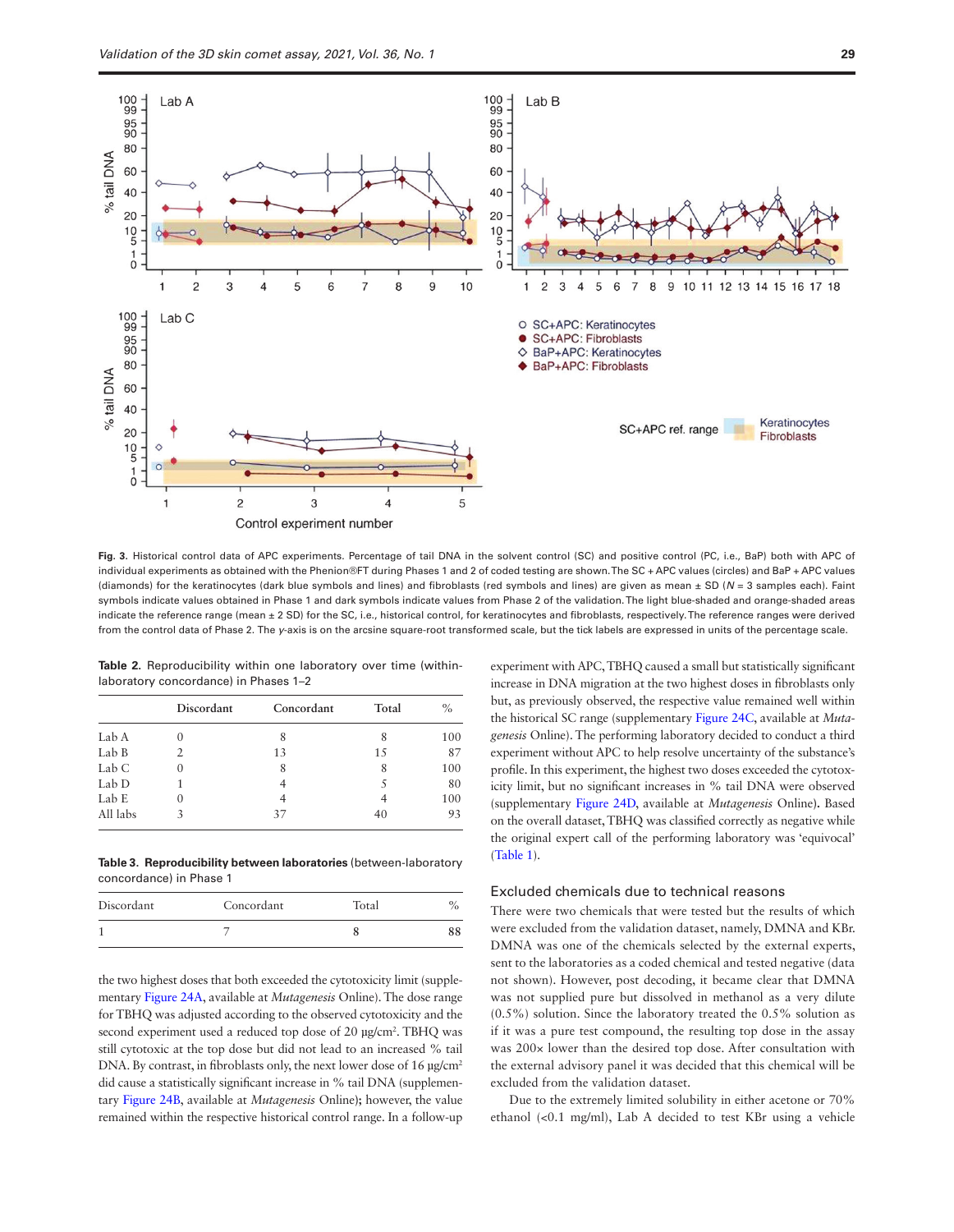(water) that was not approved by the Standard Operating Procedure and had not been previously validated in the Phenion®FT skin model (data not shown). After decoding and consultation with the external advisory panel, it was decided to exclude the KBr data from the validation dataset due to the use of a non-authorised solvent.

#### Historical database with and without APC

For all laboratories participating in Phase 2, descriptive statistics were performed displaying the percentage of tail DNA for both SC and PC of both cell types, namely keratinocytes and fibroblasts, in relation to the experiment number ([Figure 2\)](#page-9-0). These data were used to obtain information on average levels and on the variability of background DNA damage across experiments, which were then used to derive laboratory-specific reference ranges (calculated as mean  $\pm$  2 SDs).

While variable among laboratories, each one (A, B, C) showed a low and reproducible level of background DNA damage for the SC in the absence of APC, as well as a clear induction of DNA migration by the PC (MMS) for both cell types. When compared to the values ob-served for an earlier validation phase [\(Figure 2,](#page-9-0) faint symbols), similar results were obtained in terms of reproducibility, as well as the level of DNA damage observed, demonstrating the robustness of the method over time. Application of PC produced clear, significant increases in % tail DNA in all experiments performed [\(Figure 2\)](#page-9-0). The first acceptance criterion for a PC (a 2-fold increase in tail % DNA above SC) was fulfilled in all main experiments in Phase 2; the second criterion (an absolute increase in % tail DNA of 15 percentage points above the SC) was fulfilled in all main experiments except four in Lab B.

In Phase 1, a negligible impact of APC on the background DNA level was indicated ([14\)](#page-14-7). To further investigate this aspect on a broader data set, the historical control data for the experiments of Phase 2 were added to the dataset ([Figure 3\)](#page-10-0). SC + APC data [\(Figure 3](#page-10-0)) indicated that all laboratories achieved a low and reproducible level of background DNA damage that was similar to the levels observed for the standard protocol for the respective laboratory. This demonstrates that the addition of the DNA repair inhibitor, APC, had no major impact on the background DNA damage in the RS Comet assay. In parallel, positive control values (BaP + APC) induced an increase above the BaP + APC reference range and an absolute increase in % tail DNA by ≥5% points above the SC + APC in all experiments performed in Phase 2, except one experiment in Lab C [\(Figure 3](#page-10-0)).

#### Assessment of intra-and inter-laboratory reproducibility

In order to assess intra- and inter-laboratory reproducibility, all data generated within the coded validation effort were tabulated and

also included data calls from Phase 1 of the validation study published previously ([14\)](#page-14-7) and from Phase 2 of the present study (see [Tables 2](#page-10-1) and [3,](#page-10-2) supplementary [Figures 1–24 and Table 2,](http://academic.oup.com/mutage/article-lookup/doi/10.1093/mutage/geaa009#supplementary-data) available at *Mutagenesis* Online).

The reproducibility of the RS Comet assay within a laboratory over time was assessed by comparing the outcome of individual experiments when more than one experiment was performed under identical conditions (without or with APC) in the same laboratory. Across all five laboratories, 44 double and triple experiments could be identified and counted towards assessing the concordance of classification (see [Table 2](#page-10-1), [supplementary Table 2,](http://academic.oup.com/mutage/article-lookup/doi/10.1093/mutage/geaa009#supplementary-data) available at *Mutagenesis* Online). The overall within-laboratory reproducibility for the validation exercise was 93% ([Table 2\)](#page-10-1), with values between 80 and 100% for the individual laboratories that participated in the validation.

Reproducibility between laboratories was calculated based on the final overall call (from each laboratory) for each chemical obtained for the 'reproducibility' phase of the validation which evaluated eight coded chemicals, each tested in three laboratories ([14\)](#page-14-7). Of these, six chemicals obtained 100% concordant calls and two led to partially discordant calls, as described by Reisinger *et al.* ([14\)](#page-14-7), leading to a between-laboratory reproducibility of 88% (see [Table 3,](#page-10-2) [supplementary Table 2,](http://academic.oup.com/mutage/article-lookup/doi/10.1093/mutage/geaa009#supplementary-data) available at *Mutagenesis* Online). Both the within- and the between-laboratory reproducibility are found to be in a similar range to other *in vitro* genotoxicity assays when testing was done in a coded fashion and were therefore considered acceptable. For example, the intra-laboratory reproducibility of the *in vitro* micronucleus test was reported to vary between 83% and 100% [\(86](#page-16-7)) and the inter-laboratory reproducibility of the Ames assay is  $~85\%$  [\(87](#page-16-8)[–89](#page-16-9)).

#### Predictive capacity of the RS Comet assay

The predictive capacity of the RS Comet assay was calculated using all available data from all phases of the validation exercise that were performed with coded chemicals. Where the call for a chemical unequivocally agreed with the expected classification, it was assigned a value of 1.0 when applied to the calculation, and if it unequivocally disagreed with the expected classification, that chemical was assigned a value of 0. Equivocal calls counted as 0.5. Discordant calls for one chemical among laboratories went in according to their weight, e.g. if a chemical was tested in three labs and two found the expected results and one gave an unexpected result it would be assigned a value of 0.66. Applying these principles reveals an overall sensitivity of the RS Comet assay of 77%, and an overall specificity of 88% (see [Table 4\)](#page-11-0). The respective overall accuracy is calculated to be 83%. These numbers reflect the calls of the performing laboratories in the coded phase which improved

<span id="page-11-0"></span>**Table 4.** Predictive capacity: (a) calculated based on the expert calls by the performing laboratories before decoding and (b) calculated based on the (later established) evaluation criteria agreed on by the Steering Committee and other external experts

| Parameter           | Lab A | Lab B | Lab C | Lab D | Lab E | Overall (mean) |
|---------------------|-------|-------|-------|-------|-------|----------------|
| (a)                 |       |       |       |       |       |                |
| Sensitivity (%)     | 80    | 80    | 100   | 25    | 100   | 77             |
| Specificity $(\% )$ | 86    | 87    | 100   | 100   | 100   | 88             |
| Accuracy $(\% )$    | 83    | 83    | 100   | 70    | 100   | 83             |
| (b)                 |       |       |       |       |       |                |
| Sensitivity (%)     | 80    | 80    | 100   | 50    | 100   | 80             |
| Specificity $(\% )$ | 100   | 94    | 100   | 100   | 100   | 97             |
| Accuracy $(\% )$    | 92    | 86    | 100   | 80    | 100   | 92             |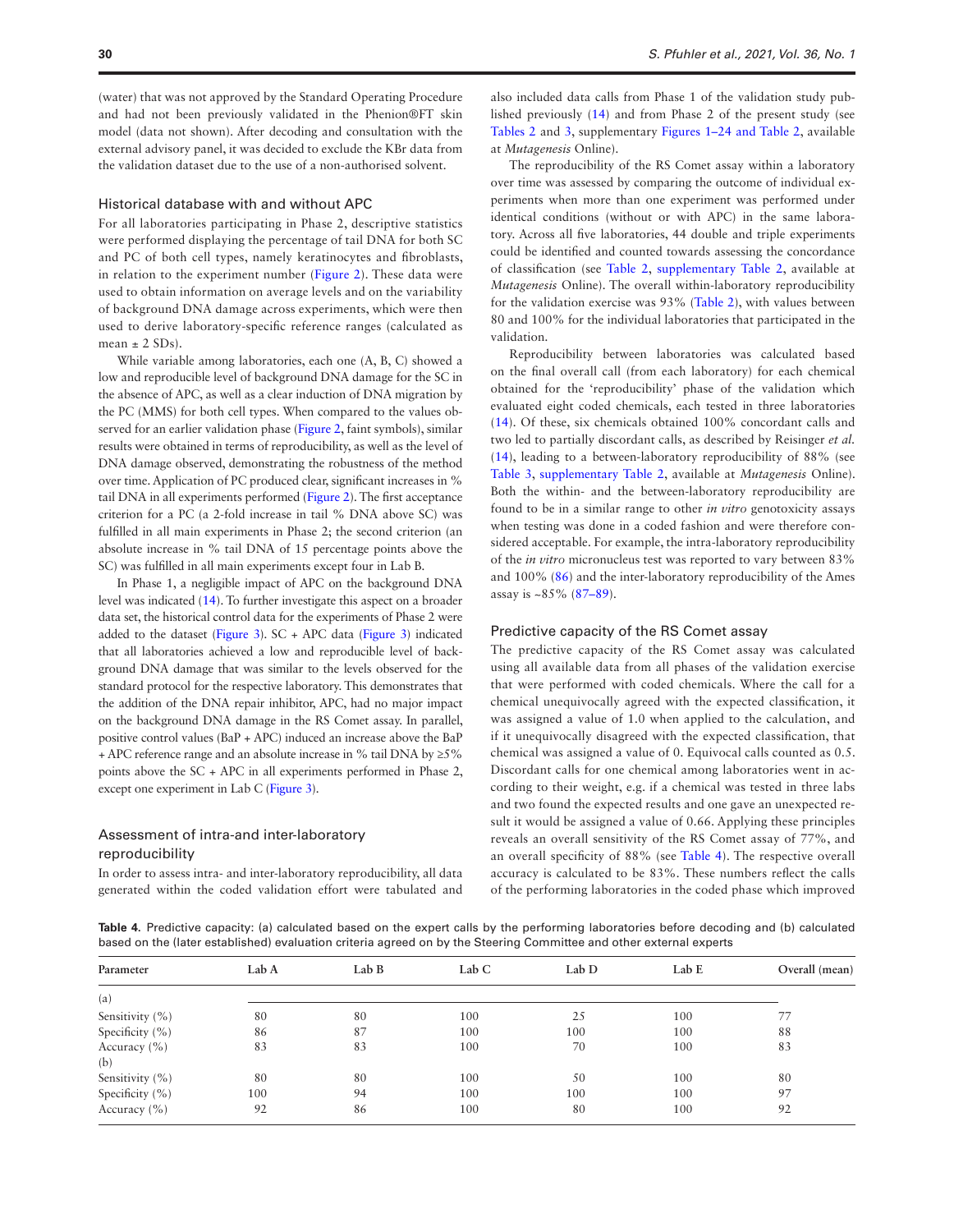when expert calls were based on the earlier described evaluation criteria agreed by the Steering Committee and external experts. Taking these criteria into account, RS Comet assay showed a sensitivity of 80%, a specificity of 97%, and an overall accuracy of 92%. Importantly, when the RS Comet assay is used as intended, i.e. in combination with the RSMN assay, as an endpoint-specific follow-up to positive results from the standard *in vitro* testing battery, the sensitivity increases to about 90%, while the specificity remains high. A manuscript with a detailed analysis of the predictive capacity of these two assays in a 'battery' approach is in preparation.

Please note that for the representation of the assay predictivity via the two prediction models only one value was shown, since both models performed equally well (data not shown).

#### Requirements for measurements of cytotoxicity

Two different cytotoxicity measurements were used with the RS Comet assay to capture general signs of cellular damage, (i) during the entire treatment period, i.e. adenylate kinase (AK), which is released upon damage that leads to permeable cell membranes and accumulates in the culture medium and (ii) the intracellular ATP concentration, which is determined at harvest, representing the energy status of the cells 3 h after the last treatment. These measurements are not dependent on the cells undergoing proliferation, as cell division is not necessary to manifest the genotoxicity read-out (the types of DNA damage detected with comet assay), nor for monitoring cell cycle. Throughout the validation exercise AK was shown to be more reliable in terms reproducibility between experiments when testing the same compound and in terms of lower standard deviations when compared to ATP measurements; however, not all cytotoxic chemicals cause plasma membrane leakage. Therefore, for the current validation set, the recommendation introduced in the Standard Operating Procedure after Phase 1 of the validation, i.e. to use both measurement with each of the experiments, remained in place until the end of the validation exercise. For future studies, AK may be the preferred cytotoxicity measurement due to its reliability and only in cases in which AK leakage does not show a relevant increase in the DRF, the main experiment should still include the measurement of cellular ATP. After the validation exercise, the thresholds established for AK leakage and cellular ATP concentration to indicate strong cytotoxicity were re-evaluated by, e.g. introducing alterative cut-offs (i.e. 300% increase for AK instead of 200%, and/or a decrease of ATP to 33% instead of 50%). This approach, however, clearly decreased the predictivity of the RS Comet assay (data not shown) and it was, therefore, concluded that the original thresholds used during the validation exercise are suitable to adequately monitor toxicity in the low proliferating cells of full-thickness skin tissues.

#### Measurement of DNA damage in keratinocytes versus fibroblasts

In Phase 1 studies, in most experiments that were judged to be positive, both cell types exhibited an increase in % tail DNA. In the rare cases in which only one cell type showed genotoxic effects, results were confirmed in a subsequent experiment in which both cell types were positive. This suggested that testing in one cell type may be sufficient, which would reduce the overall workload of the assay but needed to be confirmed in Phase 2. Results of these phases showed that DNA migration increased in both cell types when tissues were treated with TP chemicals of different mode of actions: DNA reactive chemicals (EMS, MNNG), pro-mutagens with different

requirements for phase 1 and 2 enzymes (2-AAF, BaP, CP) or chemicals which either interfere with the nucleotide pool of cells (AZT) or with topoisomerase (etoposide). Cyclopenta(*c*,*d*)pyrene was the only chemical that induced an increase in DNA migration in keratinocytes only. Laboratories which observe a dose-dependent increase in % tail DNA in keratinocytes or fibroblasts in a DRF experiment may want to proceed with the cell type that gave the positive result only for the main experiments. However, at present, a reliable negative call should be based on both cell types. We assume that extended use of the assay will help clarify this point.

#### Impact of the use of aphidicolin

As expected from the data generated in the RS Comet assay previously [\(14](#page-14-7), [29\)](#page-14-22), the introduction of APC into the protocol helped increase the sensitivity of the assay. Five 'true positive' chemicals were exclusively, or predominantly, detected in the presence of APC only: CCPE, BaP, 2-AAF, DMBA (in two out of three labs) and MMC (in two out of three laboratories). This clearly shows that the accumulation of strand breaks in the last hour before cell harvest is important to boost the overall sensitivity of the RS comet assay to detect *in vivo* genotoxic agents. As was speculated earlier [\(29](#page-14-22)), it seems especially critical in the context of pro-mutagens that require metabolic activation, a category that all of the aforementioned except MMC falls into. It is likely that the Phase I activation capacity of the skin models is not sufficient to produce enough DNA reactive metabolite(s) to cause an increase in strand breaks strong enough for a significant effect versus control levels. This assumption is also supported by the APC-induced accumulation of DNA adducts in 2-AAF treated skin models ([48\)](#page-15-3). While the sensitivity was greatly enhanced, the specificity of the RS comet assay was reduced slightly. Two expected negative compounds produced positive or equivocal results in the presence of APC only; cyclohexanone (in one out of two labs), and resorcinol which led to an equivocal result, as discussed in more detail in the Results section.

#### Strategic use of the RS Comet assay

The comet assay in general is considered an indicator test since the DNA damage detected could be repaired or may be lethal to the cell resulting in non-persistent effects, but strand breaks could also be fixed into mutations or chromosomal damage both resulting in heritable DNA damage of viable cells [\(20\)](#page-14-13). The alkaline comet assay identifies double strand breaks, as well as single breaks, which may result from direct interaction of the test chemical with the DNA or which are related to incomplete excision repair and alkali labile sites. Consequently, the alkaline comet assay not only detects clastogenic DNA damage but also lesions which could be precursors of gene mutation events. The suitability of the comet assay to detect chemical mutagens was shown in an analysis of rodent carcinogens giving negative or equivocal results in the *in vivo* micronucleus test. The *in vivo* comet assay was positive for ~90% of these chemicals and was negative for nearly 80% of the non-carcinogens ([20\)](#page-14-13). This has been confirmed by Kirkland and colleagues, who recently published a comparison of *in vivo* mammalian alkaline comet assay data with those obtained with the transgenic rodent mutation (TGR) assay ([90\)](#page-16-10). The authors showed that 'the comet assay can detect potent genotoxicants which would otherwise be detected using the TGR in liver and GI tract'. After further analysis of in vivo mammalian alkaline comet assay data, the authors concluded that the 'Results from TGR and in vivo comet assays for 91 chemicals showed they have similar ability to detect in vivo genotoxicity per se with bacterial mutagens and Ames-positive carcinogens' [\(91](#page-16-11)).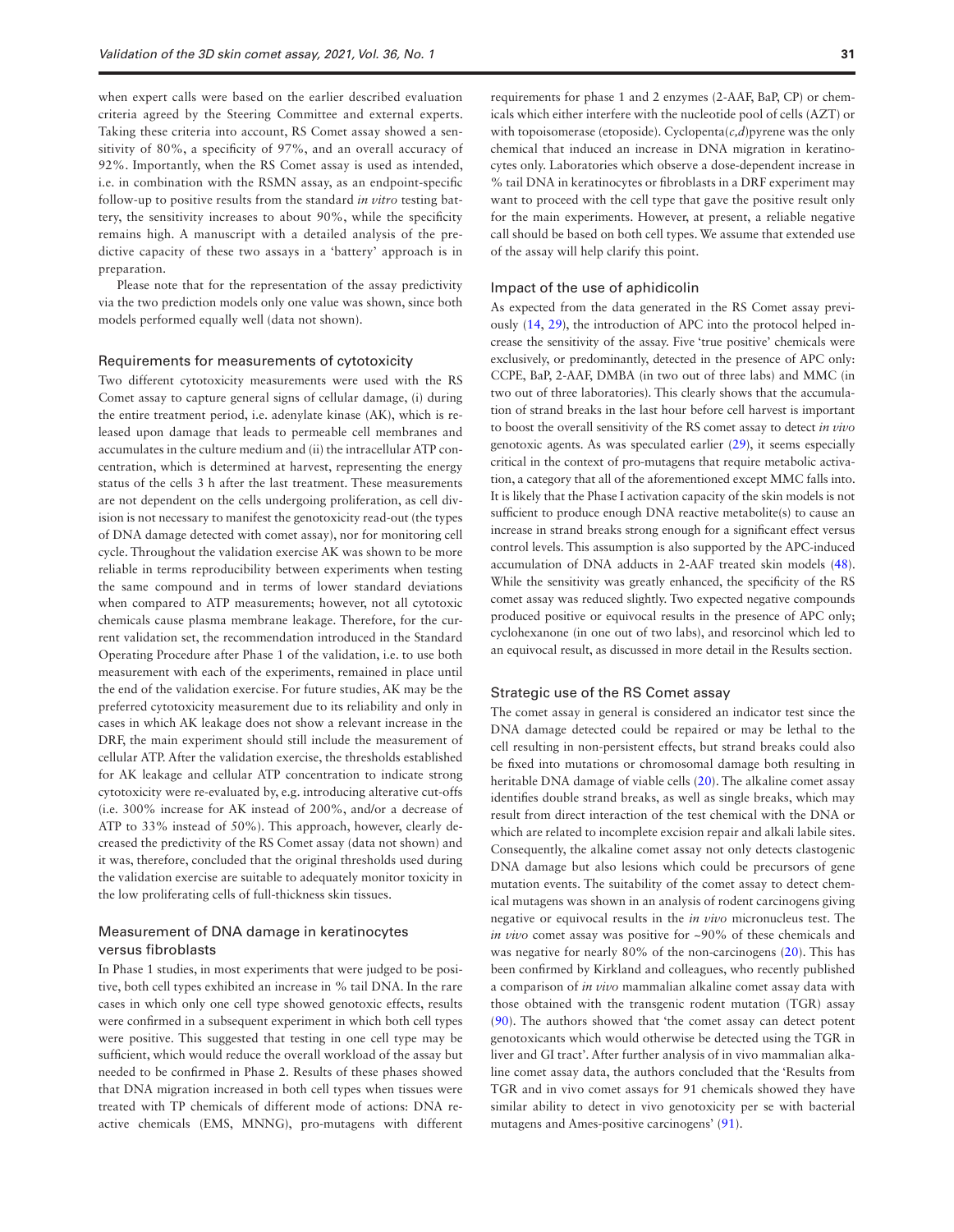In line with these findings, the RS Comet assay is suggested as higher tier test method for dermally exposed substances to follow up positive Ames results. The results from Phase 2 testing and the final evaluation of all the data from Phases 1 and 2 provide confidence that the RS Comet assay can be used as a predictive tier 2 assay to follow up positive Ames results from the standard *in vitro* testing battery. In line with our conclusions, a SWOT analyses (Strengths, Weaknesses, Opportunities, Threads) published by the ILSI-HESI ([37\)](#page-14-31) noted that '3-D constructs have the potential to serve as follow-up assays based on results in the traditional 2-D tests, especially when 2-D models cannot be used'. Likewise, experts at two International Working Group on Genetic Toxicology (IWGT) Working Group meetings in 2009 [\(40](#page-14-30)) and 2017 ([92\)](#page-16-12) accepted the proposed endpoint-triggered follow-up strategy and concluded that the combination of both assays, the RS Comet assay, as well as the RSMN assay, resulted in a 'highly predictive' testing of genotoxicity. Moreover, the IWGT 2017 Working Group believed that both assays are sufficiently validated to move towards the development of individual OECD test guidelines. Two separate genotoxicity OECD TGs based on 3D skin models have also been proposed as a result of these validation studies and OECD accepted both assays into their test guideline development program in April of 2019. Compared with the TG based on testing in rodents, these proposed TGs are of increased human relevance as they use reconstituted human skin models with metabolic capacity similar to human skin  $(41, 42, 46, 93)$  $(41, 42, 46, 93)$  $(41, 42, 46, 93)$  $(41, 42, 46, 93)$  $(41, 42, 46, 93)$  $(41, 42, 46, 93)$  $(41, 42, 46, 93)$  $(41, 42, 46, 93)$ .

The SCCS, the independent expert panel mandated by the European Commission to ensure safe use of consumer products, foresees a role for the RS genotoxicity assays since 2014 ([5](#page-14-0)). The committee has recently updated their Notes of Guidance to include a toolbox of 'tier 2' assays to follow up on unfavorable results from the standard *in vitro* testing battery in a weight-of-evidence approach. This 'tier 2' toolbox includes the RS-based assays in the context of a dermal exposure scenario ([94\)](#page-16-14). In fact, the SCCS has already applied data from the RS Comet assay in support of safe use of a hair dye, Basic Brown 17 [\(95](#page-16-15)). Initial experiments with this dye in standard genotoxicity assays provided positive findings with the Ames test but negative findings in the standard *in vitro* micronucleus test with human lymphocytes. Due to the ban of animal studies in Europe for testing of cosmetic ingredients, *in vivo* data could not be generated to address the positive findings for gene mutation in the Ames test. Therefore, the assessment was exclusively based on *in vitro* data, including the RS Comet assay which showed a lack of DNA damaging properties after application of the dye to the skin. The SCCS accepted these data in a weight-of-evidence approach as evidence that it does not have a genotoxic potential for the given dermal exposure scenario [\(95](#page-16-15)). Meanwhile, the toxicological safety assessments of two additional hair dye ingredients have successfully been supported by negative findings of the RS Comet assay using the Phenion® FT skin equivalents ([96,](#page-16-16)[97\)](#page-16-17).

#### **Conclusions**

- The dataset for the validation of the RS Comet assay is complete.
- The intra-laboratory reproducibility on the experimental level was very good, as was the inter-laboratory reproducibility, which was based on the final call.
- The Phenion® Full-Thickness Skin model was shown to be suitable for the use in the RS Comet assay, with reproducibly low background DNA damage and sufficient metabolic capacity to metabolise pro-mutagens.
- The capacity of the assay to predict expected genotoxic effects of a difficult set of coded chemicals was very good, providing a sensitivity of 77 (80)% and a specificity of 88 (97)%. The overall accuracy was calculated to be 83 (92)%. The numbers reflect the expert calls in the coded phase, while those in parenthesis reflect the calls in accordance to the agreed evaluation criteria.
- The RS Comet assay is considered sufficiently validated for use as a tier 2 assay for dermally exposed compounds and was accepted into the OECD's test guideline development program.
- The RS Comet assay has gained scientific acceptance from expert panels and from the SCCS, who now use data from this assay as a follow-up assay to help address positive findings from the Ames test.
- The RS Comet assay is applicable as a follow-up tool for positive results from standard *in vitro* genotoxicity assays when the expected route of exposure is dermal, as is the case, e.g. for the majority of cosmetics.

#### **Supplementary data**

Supplementary Figures 1–24 and Tables 1 and 2 are available at *Mutagenesis* Online.

#### **Acknowledgements**

The presented work is the result of a broad joint research project. Due to limited space, not all colleagues that contributed to this study could be added to the author list and their excellent contributions are therefore acknowledged here. These are for the BfR Joep Brinkmann, Manfred Liebsch, Frank Henkler, Stefanie Jeschke and Nils Dommershausen, for P&G/ATL Ryan Posgai, Andreas Zeller (now F. Hoffmann-La Roche), Brenda Barnett, Demetria Thomas and Amanda Isom, as well as for Henkel Jürgen Kreutz, Bita Tarazouei-Bahrami and Lars Vierkotten. Julian Tharmann (BfR) supported the ordering, coding and shipment of chemicals. The Cosmetics Europe Genotoxicity Task Force has provided support to this project all along the way.

A special thank goes to Raffaella Corvi (EURL-ECVAM) and David Kirkland (Kirkland Consulting) for selecting the test chemicals and for in-depth discussion of data and processes and their important contributions to the steering of the project. The authors finally like to thank all other experts that have contributed to the project over the years: Guenter Speit, Rodger Curren, Tom Slaga, Peter Kasper, Jan van Benthem, Ralph Pirow, Johannes Doehmer, Sebastian Hoffmann, Jochen Kühnl.

The work was financially supported by the Federal Ministry of Education and Research (German: Bundesministerium für Bildung und Forschung) (grant Nos. 0315226, 0316008) and by Cosmetics Europe – The Personal Care Association.

Conflict of interest statement: Kerstin Reisinger is an employee of the company which developed and commercializes the Phenion® Full-Thickness Skin Tissue. None of the other authors report a conflict of interest.

#### **References**

- <span id="page-13-0"></span>1. OECD (1997) OECD guideline for testing of chemicals. Bacterial reverse mutation test. OECD TG 471, Adopted 21 July 1997. Retrieved from <https://www.oecd.org/chemicalsafety/risk-assessment/1948418.pdf>.
- <span id="page-13-1"></span>2. OECD (2016) *Test No. 474: Mammalian Erythrocyte Micronucleus Test, OECD Guidelines for the Testing of Chemicals, Section 4*. OECD Publishing, Paris, France. Retrieved from doi[:10.1787/9789264264762-en.](https://doi.org/10.1787/9789264264762-en)
- <span id="page-13-2"></span>3. EU (2006) Regulation EC No. 1907/2006 OF The European Parliament and of the Councilof concerning the Registration, Evaluation, Authorisation and Restriction of Chemicals (REACH), establishing a European Chemicals Agency, amending Directive 1999/45/EC and repealing Council Regulation (EEC) No 793/93 and Commission Regulation (EC) No 1488/94 as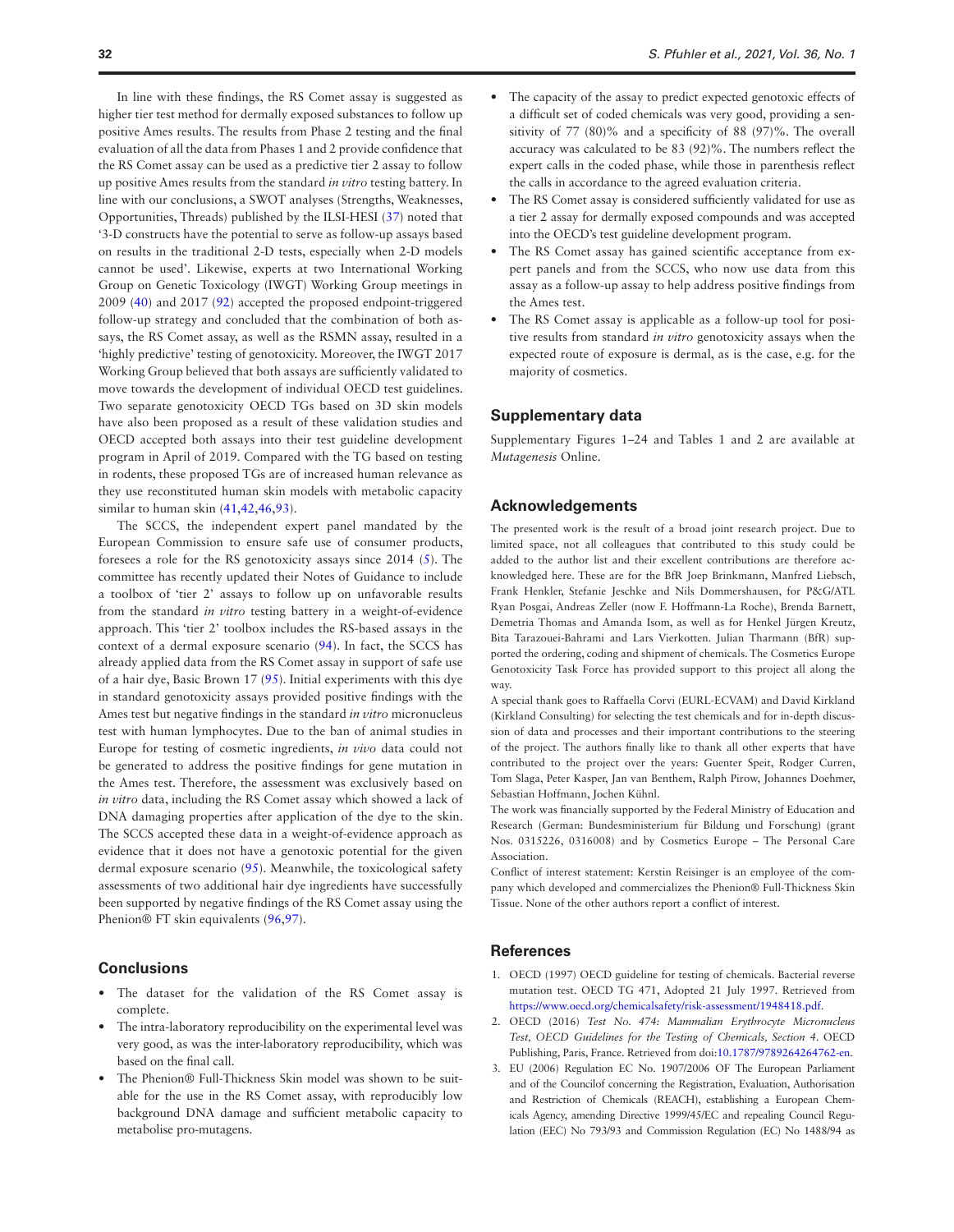well as Council Directive 76/769/EEC and Commission Directives 91/155/ EEC, 93/67/EEC, 93/105/EC and 2000/21/EC. Retrieved from [https://eur-lex.](https://eur-lex.europa.eu/LexUriServ/LexUriServ.do?uri=OJ:L:2007:136:0003:0280:en:PDF) [europa.eu/LexUriServ/LexUriServ.do?uri=OJ:L:2007:136:0003:0280:en:PDF](https://eur-lex.europa.eu/LexUriServ/LexUriServ.do?uri=OJ:L:2007:136:0003:0280:en:PDF).

- 4. ICH (2011) ICH Guideline, Guidance on Genotoxicity Testing and Data Interpretation for Pharmaceuticals Intended for Human Use s2(r1), Approval by the Steering Committee of S2(R1) under Step 4 and recommendation for adoption to the three ICH regulatory bodies (9 November 2011). Retrieved from [http://www.fda.gov/downloads/Drugs/Guidances/](http://www.fda.gov/downloads/Drugs/Guidances/ucm074931.pdf) [ucm074931.pdf](http://www.fda.gov/downloads/Drugs/Guidances/ucm074931.pdf).
- <span id="page-14-0"></span>5. SCCS (2014) Addendum to the SCCS's Notes of Guidance (NoG) for the Testing of Cosmetic Ingredients and Their Safety Evaluation 8th Revision, SCCS/1501/12. Retrieved from: [http://ec.europa.eu/health/scientific\\_com](http://ec.europa.eu/health/scientific_committees/consumer_safety/docs/sccs_o_156.pdf)[mittees/consumer\\_safety/docs/sccs\\_o\\_156.pdf](http://ec.europa.eu/health/scientific_committees/consumer_safety/docs/sccs_o_156.pdf).
- <span id="page-14-1"></span>6. EU (2009) European Union 2009. Regulation (EC) No 1223/2009 of the European Parliament and of the Council of 30 November 2009 on cosmetic products (recast). Official Journal L342, 22.12.2009. Retrieved from [https://eur-lex.europa.eu/legal-content/EN/TXT/?uri=uriserv:O](https://eur-lex.europa.eu/legal-content/EN/TXT/?uri=uriserv:OJ.L_.2009.342.01.0059.01.ENG) [J.L\\_.2009.342.01.0059.01.ENG](https://eur-lex.europa.eu/legal-content/EN/TXT/?uri=uriserv:OJ.L_.2009.342.01.0059.01.ENG). pp. 59.
- <span id="page-14-2"></span>7. OECD (2011) *Test No. 488: Transgenic Rodent Somatic and Germ Cell Gene Mutation Assays*. OECD Publishing, Paris, France. Retrieved from doi:[10.1787/9789264122819-en.](http://10.1787/9789264122819-en)
- <span id="page-14-3"></span>8. OECD (2016) *Test No. 489: In Vivo Mammalian Alkaline Comet Assay, OECD Guidelines for the Testing of Chemicals, Section 4*. OECD Publishing, Paris, France. Retrieved from doi[:10.1787/9789264264885-en](https://doi.org/10.1787/9789264264885-en).
- <span id="page-14-4"></span>9. OECD (2015) *Test No. 430: In Vitro Skin Corrosion: Transcutaneous Electrical Resistance Test Method (TER), OECD Guidelines for the Testing of Chemicals, Section 4*. OECD Publishing, Paris, France. Retrieved from doi[:10.1787/9789264242739-en](https://doi.org/10.1787/9789264242739-en).
- 10. OECD (2015) *Test No. 435: In Vitro Membrane Barrier Test Method for Skin Corrosion, OECD Guidelines for the Testing of Chemicals, Section 4*. OECD Publishing, Paris, France. Retrieved from doi:[10.1787/9789264](https://doi.org/10.1787/9789264242791-en) [242791-en.](https://doi.org/10.1787/9789264242791-en)
- 11. OECD (2019) *Test No. 439: In Vitro Skin Irritation: Reconstructed Human Epidermis Test Method, OECD Guidelines for the Testing of Chemicals, Section 4*. OECD Publishing, Paris, France. Retrieved from doi [:10.1787/9789264242845-en](https://doi.org/10.1787/9789264242845-en).
- <span id="page-14-5"></span>12. OECD (2019) *Test No. 431: In Vitro Skin Corrosion: Reconstructed Human Epidermis (RHE) Test Method, OECD Guidelines for the Testing of Chemicals, Section 4*. OECD Publishing, Paris, France. Retrieved from doi:[10.1787/9789264264618-en.](https://doi.org/10.1787/9789264264618-en)
- <span id="page-14-6"></span>13. Reus, A. A., Reisinger, K., Downs, T. R., Carr, G. J., Zeller, A., Corvi, R., Krul, C. A. and Pfuhler, S. (2013) Comet assay in reconstructed 3D human epidermal skin models–investigation of intra- and inter-laboratory reproducibility with coded chemicals. *Mutagenesis*, 28, 709–720.
- <span id="page-14-7"></span>14. Reisinger, K., Blatz, V., Brinkmann, J., *et al.* (2018) Validation of the 3D Skin Comet assay using full thickness skin models: Transferability and reproducibility. *Mutat. Res. Genet. Toxicol. Environ. Mutagen.*, 827, 27–41.
- <span id="page-14-8"></span>15. Curren, R. D., Mun, G. C., Gibson, D. P. and Aardema, M. J. (2006) Development of a method for assessing micronucleus induction in a 3D human skin model (EpiDerm). *Mutat. Res.*, 607, 192–204.
- <span id="page-14-9"></span>16. Dahl, E. L., Curren, R., Barnett, B. C., *et al.* (2011) The reconstructed skin micronucleus assay (RSMN) in EpiDerm™: detailed protocol and harmonized scoring atlas. *Mutat. Res.*, 720, 42–52.
- <span id="page-14-10"></span>17. Pfuhler, S., Kirst, A., Aardema, M., *et al.* (2010) A tiered approach to the use of alternatives to animal testing for the safety assessment of cosmetics: genotoxicity. A COLIPA analysis. *Regul. Toxicol. Pharmacol.*, 57, 315–324.
- <span id="page-14-11"></span>18. Pfuhler, S., Fautz, R., Ouedraogo, G., *et al.* (2014) The Cosmetics Europe strategy for animal-free genotoxicity testing: project status up-date. *Toxicol. In Vitro*, 28, 18–23.
- <span id="page-14-12"></span>19. Pfuhler, S., Barnett, B. C., Downs, T. R., Hewitt, N. J., Hoffman, S., Mun, G. C., Roy, S., Curren, R. D., Aardema, M. J. (2019) Validation of the 3D reconstructed human skin micronucleus (RSMN) assay, an animalfree alternative for following-up positive results from standard in vitro genotoxicity assays *Mutagenesis*, in this issue.
- <span id="page-14-13"></span>20. Hartmann, A., Agurell, E., Beevers, C., *et al.*; 4th International Comet Assay Workshop. (2003) Recommendations for conducting the in vivo al-
- <span id="page-14-14"></span>21. Kirkland, D. and Speit, G. (2008) Evaluation of the ability of a battery of three in vitro genotoxicity tests to discriminate rodent carcinogens and non-carcinogens III. Appropriate follow-up testing in vivo. *Mutat. Res.*, 654, 114–132.
- <span id="page-14-15"></span>22. Kirkland, D., Levy, D. D., LeBaron, M. J., *et al.* (2019) A comparison of transgenic rodent mutation and in vivo comet assay responses for 91 chemicals. *Mutat. Res. Genet. Toxicol. Environ. Mutagen.*, 839, 21–35.
- <span id="page-14-16"></span>23. Tzung, T. Y. and Rünger, T. M. (1998) Assessment of DNA damage induced by broadband and narrowband UVB in cultured lymphoblasts and keratinocytes using the comet assay. *Photochem. Photobiol.*, 67, 647–650.
- <span id="page-14-17"></span>24. Zeller, A. and Pfuhler, S. (2014) N-acetylation of three aromatic amine hair dye precursor molecules eliminates their genotoxic potential. *Mutagenesis*, 29, 37–48.
- <span id="page-14-18"></span>25. Wischermann, K., Popp, S., Moshir, S., *et al.* (2008) UVA radiation causes DNA strand breaks, chromosomal aberrations and tumorigenic transformation in HaCaT skin keratinocytes. *Oncogene*, 27, 4269–4280.
- <span id="page-14-19"></span>26. Flamand, N., Marrot, L., Belaidi, J. P., Bourouf, L., Dourille, E., Feltes, M. and Meunier, J. R. (2006) Development of genotoxicity test procedures with Episkin, a reconstructed human skin model: towards new tools for in vitro risk assessment of dermally applied compounds? *Mutat. Res.*, 606, 39–51.
- <span id="page-14-20"></span>27. Marrot, L., Belaïdi, J. P., Lejeune, F., Meunier, J. R., Asselineau, D. and Bernerd, F. (2004) Photostability of sunscreen products influences the efficiency of protection with regard to UV-induced genotoxic or photoageingrelated endpoints. *Br. J. Dermatol.*, 151, 1234–1244.
- <span id="page-14-21"></span>28. Reus, A. A., Usta, M. and Krul, C. A. (2012) The use of ex vivo human skin tissue for genotoxicity testing. *Toxicol. Appl. Pharmacol.*, 261, 154– 163.
- <span id="page-14-22"></span>29. Brinkmann, J., Stolpmann, K., Trappe, S., *et al.* (2013) Metabolically competent human skin models: activation and genotoxicity of benzo[a]pyrene. *Toxicol. Sci.*, 131, 351–359.
- <span id="page-14-23"></span>30. Speit, G., Schütz, P. and Hoffmann, H. (2004) Enhancement of genotoxic effects in the comet assay with human blood samples by aphidicolin. *Toxicol. Lett.*, 153, 303–310.
- <span id="page-14-24"></span>31. Vande Loock, K., Decordier, I., Ciardelli, R., Haumont, D. and Kirsch-Volders, M. (2010) An aphidicolin-block nucleotide excision repair assay measuring DNA incision and repair capacity. *Mutagenesis*, 25, 25–32.
- <span id="page-14-25"></span>32. Odongo, G. A., Skatchkov, I., Herz, C. and Lamy, E. (2019) Optimization of the alkaline comet assay for easy repair capacity quantification of oxidative DNA damage in PBMC from human volunteers using aphidicolin block. *DNA Repair (Amst).*, 77, 58–64.
- <span id="page-14-26"></span>33. Speit, G., Leibiger, C., Kuehner, S. and Högel, J. (2013) Further investigations on the modified comet assay for measuring aphidicolin-block nucleotide excision repair. *Mutagenesis*, 28, 145–151.
- <span id="page-14-27"></span>34. Hartung, T., Bremer, S., Casati, S., *et al.* (2004) A modular approach to the ECVAM principles on test validity. *Altern. Lab. Anim.*, 32, 467–472.
- <span id="page-14-28"></span>35. Kubilus, J., Hayden, P. J., Ayehunie, S., Lamore, S. D., Servattalab, C., Bellavance, K. L., Sheasgreen, J. E. and Klausner, M. (2004) Full Thickness EpiDerm: a dermal-epidermal skin model to study epithelial-mesenchymal interactions. *Altern. Lab. Anim.*, 32 (Suppl 1A), 75–82.
- 36. Mewes, K. R., Raus, M., Bernd, A., Zöller, N. N., Sättler, A. and Graf, R. (2007) Elastin expression in a newly developed full-thickness skin equivalent. *Skin Pharmacol. Physiol.*, 20, 85–95.
- <span id="page-14-31"></span>37. Zeiger, E., Gollapudi, B., Aardema, M. J., *et al.* (2015) Opportunities to integrate new approaches in genetic toxicology: an ILSI-HESI workshop report. *Environ. Mol. Mutagen.*, 56, 277–285.
- 38. Balansin Rigon, R., Kaessmeyer, S., Wolff, C., et al. (2018) Ultrastructural and molecular analysis of ribose-induced glycated reconstructed human skin. *Int. J. Mol. Sci*, 19, 3521.
- <span id="page-14-29"></span>39. Hausmann, C., Zoschke, C., Wolff, C., *et al.* (2019) Fibroblast origin shapes tissue homeostasis, epidermal differentiation, and drug uptake. *Sci. Rep.*, 9, 2913.
- <span id="page-14-30"></span>40. Pfuhler, S., Fellows, M., van Benthem, J., *et al.* (2011) In vitro genotoxicity test approaches with better predictivity: summary of an IWGT workshop. *Mutat. Res.*, 723, 101–107.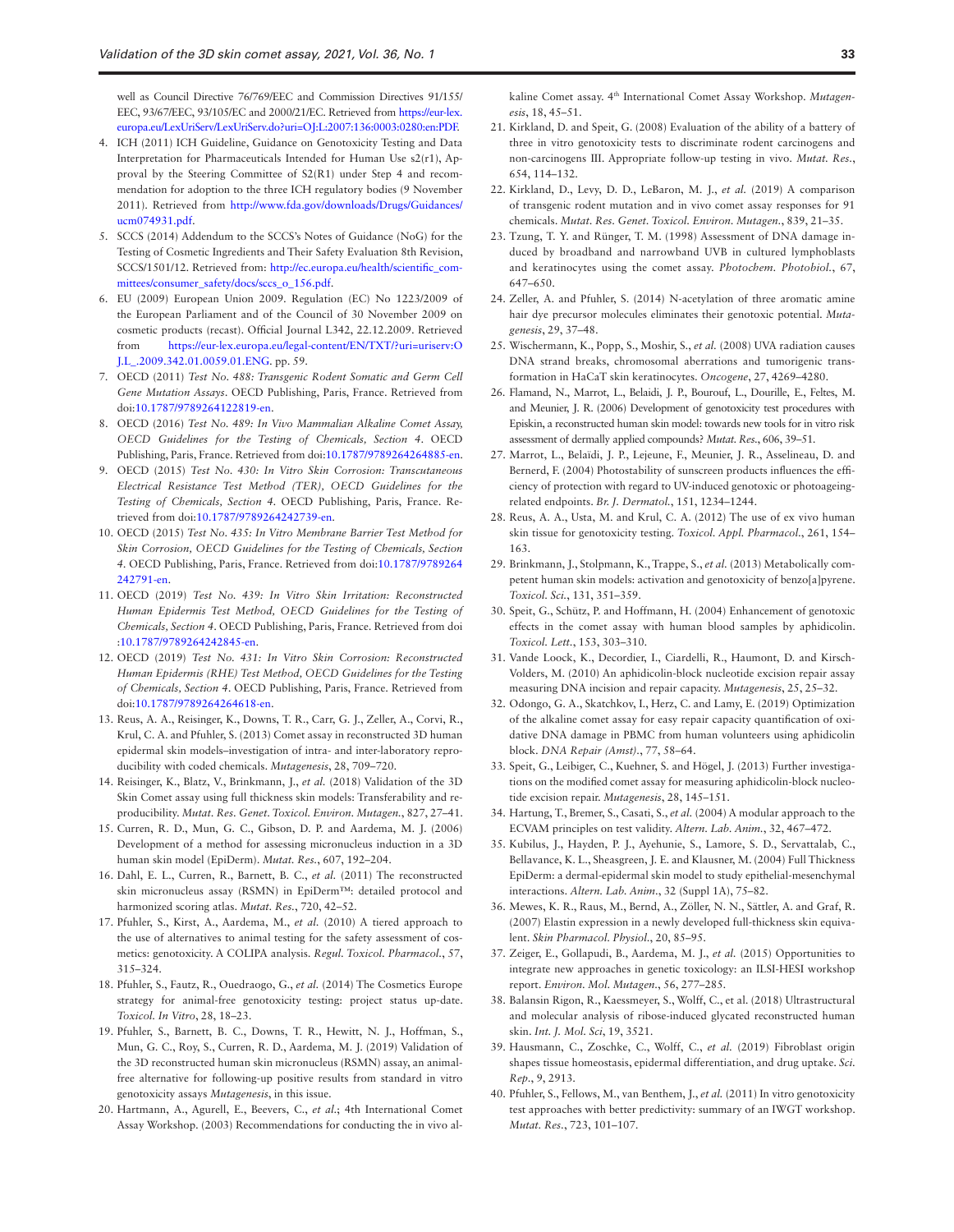- <span id="page-15-0"></span>41. Wiegand, C., Hewitt, N. J., Merk, H. F. and Reisinger, K. (2014) Dermal xenobiotic metabolism: a comparison between native human skin, four in vitro skin test systems and a liver system. *Skin Pharmacol. Physiol.*, 27, 263–275.
- <span id="page-15-25"></span>42. Hewitt, N. J., Edwards, R. J., Fritsche, E., *et al.* (2013) Use of human in vitro skin models for accurate and ethical risk assessment: metabolic considerations. *Toxicol. Sci.*, 133, 209–217.
- 43. Jäckh, C., Blatz, V., Fabian, E., Guth, K., van Ravenzwaay, B., Reisinger, K. and Landsiedel, R. (2011) Characterization of enzyme activities of Cytochrome P450 enzymes, Flavin-dependent monooxygenases, *N*-acetyltransferases and UDP-glucuronyltransferases in human reconstructed epidermis and full-thickness skin models. *Toxicol. In Vitro*, 25, 1209–1214.
- 44. Hu, T., Khambatta, Z. S., Hayden, P. J., *et al.* (2010) Xenobiotic metabolism gene expression in the EpiDermin vitro 3D human epidermis model compared to human skin. *Toxicol. In Vitro*, 24, 1450–1463.
- 45. Bätz, F. M., Klipper, W., Korting, H. C., Henkler, F., Landsiedel, R., Luch, A., von Fritschen, U., Weindl, G. and Schäfer-Korting, M. (2013) Esterase activity in excised and reconstructed human skin–biotransformation of prednicarbate and the model dye fluorescein diacetate. *Eur. J. Pharm. Biopharm.*, 84, 374–385.
- <span id="page-15-1"></span>46. Grohmann, L., Becker, D., Rademann, J., Ma, N., Schäfer-Korting, M. and Weindl, G. (2017) Biotransformation of 2,4-toluenediamine in human skin and reconstructed tissues. *Arch. Toxicol.*, 91, 3307–3316.
- <span id="page-15-2"></span>47. Götz, C., Hewitt, N. J., Jermann, E., Tigges, J., Kohne, Z., Hübenthal, U., Krutmann, J., Merk, H. F. and Fritsche, E. (2012) Effects of the genotoxic compounds, benzo[a]pyrene and cyclophosphamide on phase 1 and 2 activities in EpiDerm™ models. *Xenobiotica.*, 42, 526–537.
- <span id="page-15-3"></span>48. Downs, T. R., Arlt, V. M., Barnett, B. C., Posgai, R., and Pfuhler, S. (2019) Effect of 2-acetylaminofluorene and its genotoxic metabolites on DNA adduct formation and DNA damage in 3D reconstructed human skin tissue models. *Mutagenesis* [Epub ahead of print], doi: [10.1093/mutage/gez044.](https://doi.org/10.1093/mutage/gez044)
- <span id="page-15-4"></span>49. Lovell, D. P. and Omori, T. (2008) Statistical issues in the use of the comet assay. *Mutagenesis*, 23, 171–182.
- <span id="page-15-5"></span>50. Kangas, L., Grönroos, M. and Nieminen, A. L. (1984) Bioluminescence of cellular ATP: a new method for evaluating cytotoxic agents in vitro. *Med. Biol.*, 62, 338–343.
- <span id="page-15-6"></span>51. Olsson, T., Gulliksson, H., Palmeborn, M., Bergström, K. and Thore, A. (1983) Leakage of adenylate kinase from stored blood cells. *J. Appl. Biochem.*, 5, 437–445.
- <span id="page-15-7"></span>52. Rudo, K., Meyers, W. C., Dauterman, W. and Langenbach, R. (1987) Comparison of human and rat hepatocyte metabolism and mutagenic activation of 2-acetylaminofluorene. *Cancer Res.*, 47, 5861–5867.
- <span id="page-15-8"></span>53. Rodrigues, A. S., Silva, I. D., Caria, M. H., Laires, A., Chaveca, T., Glatt, H. R. and Rueff, J. (1994) Genotoxicity assessment of aromatic amines and amides in genetically engineered V79 cells. *Mutat. Res.*, 341, 93–100.
- <span id="page-15-9"></span>54. Aryal, P., Terashita, T., Guengerich, F. P., Shimada, T. and Oda, Y. (2000) Use of genetically engineered Salmonella typhimurium OY1002/1A2 strain coexpressing human cytochrome P450 1A2 and NADPH-cytochrome P450 reductase and bacterial *O*-acetyltransferase in SOS/umu assay. *Environ. Mol. Mutagen.*, 36, 121–126.
- <span id="page-15-10"></span>55. Probst, M. R., Blum, M., Fasshauer, I., D'Orazio, D., Meyer, U. A. and Wild, D. (1992) The role of the human acetylation polymorphism in the metabolic activation of the food carcinogen 2-amino-3-methylimidazo[4,5-f]quinoline (IQ). *Carcinogenesis*, 13, 1713–1717.
- <span id="page-15-11"></span>56. Sadrieh, N., Davis, C. D. and Snyderwine, E. G. (1996) *N*-acetyltransferase expression and metabolic activation of the food-derived heterocyclic amines in the human mammary gland. *Cancer Res.*, 56, 2683–2687.
- <span id="page-15-12"></span>57. Muckel, E., Frandsen, H. and Glatt, H. R. (2002) Heterologous expression of human *N*-acetyltransferases 1 and 2 and sulfotransferase 1A1 in Salmonella typhimurium for mutagenicity testing of heterocyclic amines. *Food Chem. Toxicol.*, 40, 1063–1068.
- <span id="page-15-13"></span>58. Géniès, C., Jamin, E. L., Debrauwer, L., *et al.* (2019) Comparison of the metabolism of 10 chemicals in human and pig skin explants. *J. Appl. Toxicol.*, 39, 385–397.
- <span id="page-15-14"></span>59. Snyderwine, E. G., Nouso, K. and Schut, H. A. (1993) Effect of 3-methylcholanthrene induction on the distribution and DNA adduction of 2-amino-3-methylimidazo[4,5-f]quinoline (IQ) in F344 rats. *Food Chem. Toxicol.*, 31, 415–423.
- <span id="page-15-15"></span>60. Davis, C. D., Schut, H. A. and Snyderwine, E. G. (1993) Enzymatic phase II activation of the *N*-hydroxylamines of IQ, MeIQx and PhIP by various organs of monkeys and rats. *Carcinogenesis*, 14, 2091–2096.
- <span id="page-15-16"></span>61. Harrigan, J. A., McGarrigle, B. P., Sutter, T. R. and Olson, J. R. (2006) Tissue specific induction of cytochrome P450 (CYP) 1A1 and 1B1 in rat liver and lung following in vitro (tissue slice) and in vivo exposure to benzo(a)pyrene. *Toxicol. In Vitro*, 20, 426–438.
- <span id="page-15-17"></span>62. van Eijl, S., Zhu, Z., Cupitt, J., Gierula, M., Götz, C., Fritsche, E. and Edwards, R. J. (2012) Elucidation of xenobiotic metabolism pathways in human skin and human skin models by proteomic profiling. *PLoS One*, 7, e41721.
- <span id="page-15-18"></span>63. NTP (1998) National toxicology program comparative toxicity studies of o-, m-, and p-Chloroanilines (CAS Nos. 95-51-2; 108-42-9; and 106-47- 8) administered by Gavage to F344/N Rats and B6C3F1 Mice. *Toxic Rep Ser*, 43, 1–f20.
- <span id="page-15-19"></span>64. Barfield, W. and Burlinson, B. (2015) p-Chloroaniline, t-butylhydroquinone, and methyl carbamate: Rat in vivo comet test, JaCVAM trial phase 4.2. *Mutat. Res. Genet. Toxicol. Environ. Mutagen.*, 786-788, 98–103.
- <span id="page-15-20"></span>65. IARC (1993) para-Chloroaniline. IARC Working Group on the Evaluation of Carcinogenic Risk to Humans. Occupational Exposures of Hairdressers and Barbers and Personal Use of Hair Colourants; Some Hair Dyes, Cosmetic Colourants, Industrial Dyestuffs and Aromatic Amines, [https://monographs.iarc.](https://monographs.iarc.fr/wp-content/uploads/2018/06/mono57-21.pdf) [fr/wp-content/uploads/2018/06/mono57-21.pdf](https://monographs.iarc.fr/wp-content/uploads/2018/06/mono57-21.pdf), pp. 305–321.
- <span id="page-15-21"></span>66. Kwon, H., Sahali, Y., Skipper, P. L. and Tannenbaum, S. R. (1992) Oxidation of cyclopenta[cd]pyrene by human and mouse liver microsomes and selected cytochrome P450 enzymes. *Chem. Res. Toxicol.*, 5, 760–764.
- <span id="page-15-22"></span>67. Ashby, J. and Beije, B. (1985) Concomitant observations of UDS in the liver and micronuclei in the bone marrow of rats exposed to cyclophosphamide or 2-acetylaminofluorene. *Mutat. Res.*, 150, 383–392.
- <span id="page-15-23"></span>68. Doherty, A. T., Hayes, J., Holme, P. and O'Donovan, M. (2012) Chromosome aberration frequency in rat peripheral lymphocytes increases with repeated dosing with hexamethylphosphoramide or cyclophosphamide. *Mutagenesis*, 27, 533–539.
- <span id="page-15-24"></span>69. Gervot, L., Rochat, B., Gautier, J. C., Bohnenstengel, F., Kroemer, H., de Berardinis, V., Martin, H., Beaune, P. and de Waziers, I. (1999) Human CYP2B6: expression, inducibility and catalytic activities. *Pharmacogenetics*, 9, 295–306.
- <span id="page-15-26"></span>70. Dearfield, K. L., Jacobson-Kram, D., Huber, B. E. and Williams, J. R. (1986) Induction of sister chromatid exchanges in human and rat hepatoma cell lines by cyclophosphamide and phosphoramide mustard and the effects of cytochrome P-450 inhibitors. *Biochem. Pharmacol.*, 35, 2199–2205.
- <span id="page-15-27"></span>71. Goldberg, M. T. and Josephy, P. D. (1987) Studies on the mechanism of action of diallyl sulfide, an inhibitor of the genotoxic effects of cyclophosphamide. *Can. J. Physiol. Pharmacol.*, 65, 467–471.
- <span id="page-15-28"></span>72. NTP (1978) Bioassay of N,N'-Dicyclohexylthiourea for Possible Carcinogenicity, [web site], National Toxicology Program [web site], [https://ntp.](https://ntp.niehs.nih.gov/ntp/htdocs/lt_rpts/tr056.pdf) [niehs.nih.gov/ntp/htdocs/lt\\_rpts/tr056.pdf](https://ntp.niehs.nih.gov/ntp/htdocs/lt_rpts/tr056.pdf) (accessed July 1, 2019).
- <span id="page-15-29"></span>73. Henderson, L., Wolfreys, A., Fedyk, J., Bourner, C. and Windebank, S. (1998) The ability of the Comet assay to discriminate between genotoxins and cytotoxins. *Mutagenesis*, 13, 89–94.
- <span id="page-15-30"></span>74. Kasai, H., Iwamoto-Tanaka, N. and Fukada, S. (1998) DNA modifications by the mutagen glyoxal: adduction to G and C, deamination of C and GC and GA cross-linking. *Carcinogenesis*, 19, 1459–1465.
- 75. Kuchenmeister, F., Schmezer, P. and Engelhardt, G. (1998) Genotoxic bifunctional aldehydes produce specific images in the comet assay. *Mutat. Res.*, 419, 69–78.
- <span id="page-15-31"></span>76. Vilanova, B., Fernández, D., Casasnovas, R., *et al.* (2017) Formation mechanism of glyoxal-DNA adduct, a DNA cross-link precursor. *Int. J. Biol. Macromol.*, 98, 664–675.
- <span id="page-15-32"></span>77. Pfuhler, S. and Wolf, H. U. (1996) Detection of DNA-crosslinking agents with the alkaline comet assay. *Environ. Mol. Mutagen.*, 27, 196–201.
- <span id="page-15-33"></span>78. Merk, O. and Speit, G. (1999) Detection of crosslinks with the comet assay in relationship to genotoxicity and cytotoxicity. *Environ. Mol. Mutagen.*, 33, 167–172.